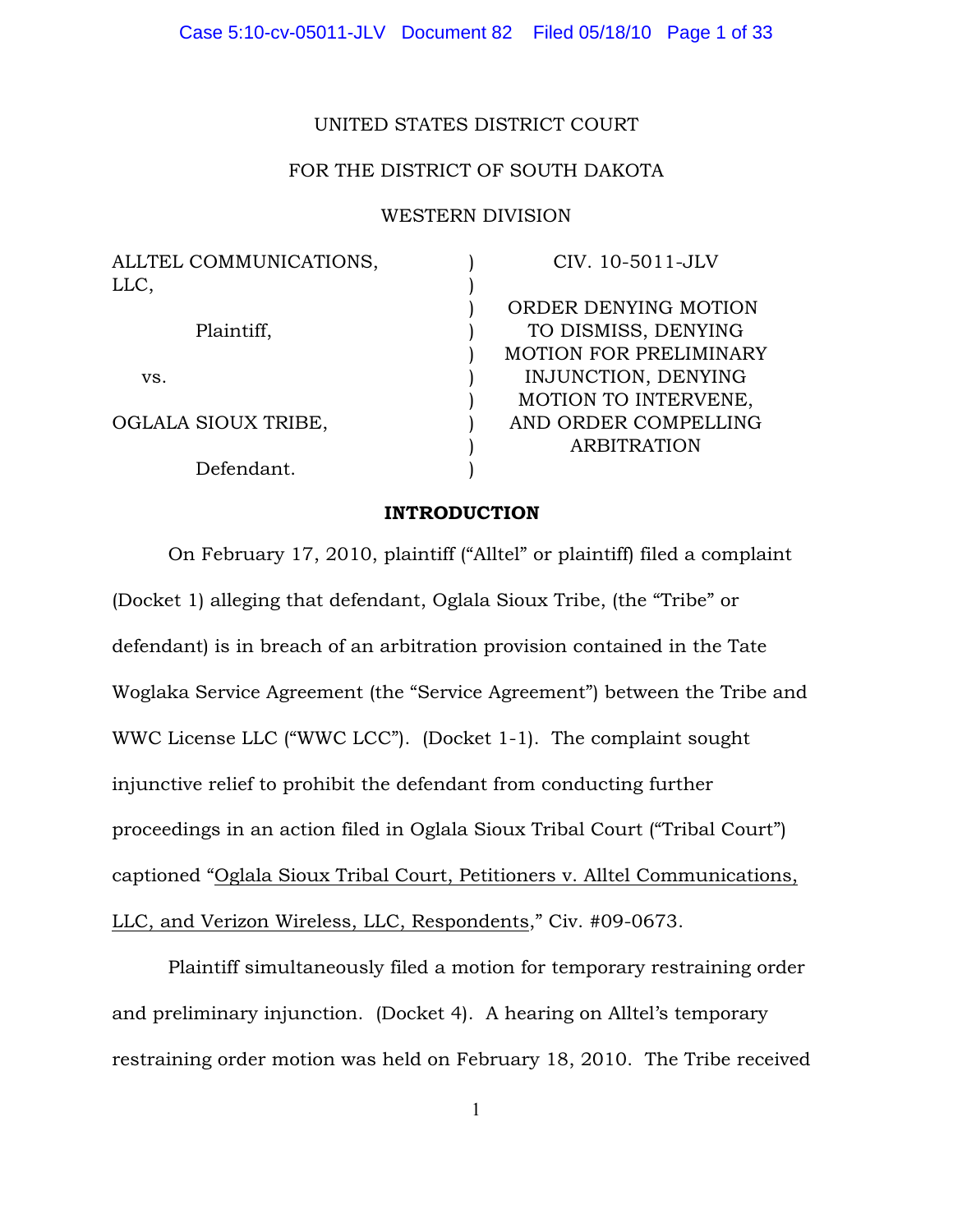### Case 5:10-cv-05011-JLV Document 82 Filed 05/18/10 Page 2 of 33

notice of the temporary restraining order hearing and participated. On March 1, 2010, the court entered an order denying the motion for a temporary restraining order. (Docket 16). In that order, the court retained jurisdiction but stayed any further action "for a period of [time] to allow the Oglala Sioux Tribal Court to determine whether it had jurisdiction to consider the [Tribe's] petition for preliminary injunction . . . with the proviso that this court will consider lifting the stay if it is satisfied that undue delays are causing irreparable harm to either party through the tribal court exhaustion process." Id.

On March 19, 2010, defendant filed its answer. (Docket 27). Among its affirmative defenses, defendant asserts the Tribe enjoys sovereign immunity against plaintiff's complaint. (Docket 27, ¶ 14). Defendant filed a motion to dismiss (Docket 33) asserting, pursuant to Fed. R. Civ. P. 12(b)(1) and 12(b)(6), the court does not have subject matter jurisdiction and the complaint fails to state a claim on which relief may be granted.

While defendant's motion to dismiss was pending, the Tribe consented to the filing of plaintiff's first amended complaint. (Docket 40). The amended complaint contained three counts: Count I: declaratory judgment under 28 U.S.C. § 2201 that the Tribal Court lacks jurisdiction to enjoin Alltel or any defendant named in case Civ. Nos. 09-0673 or 10-0104 from selling or transferring assets used to provide telecommunications service on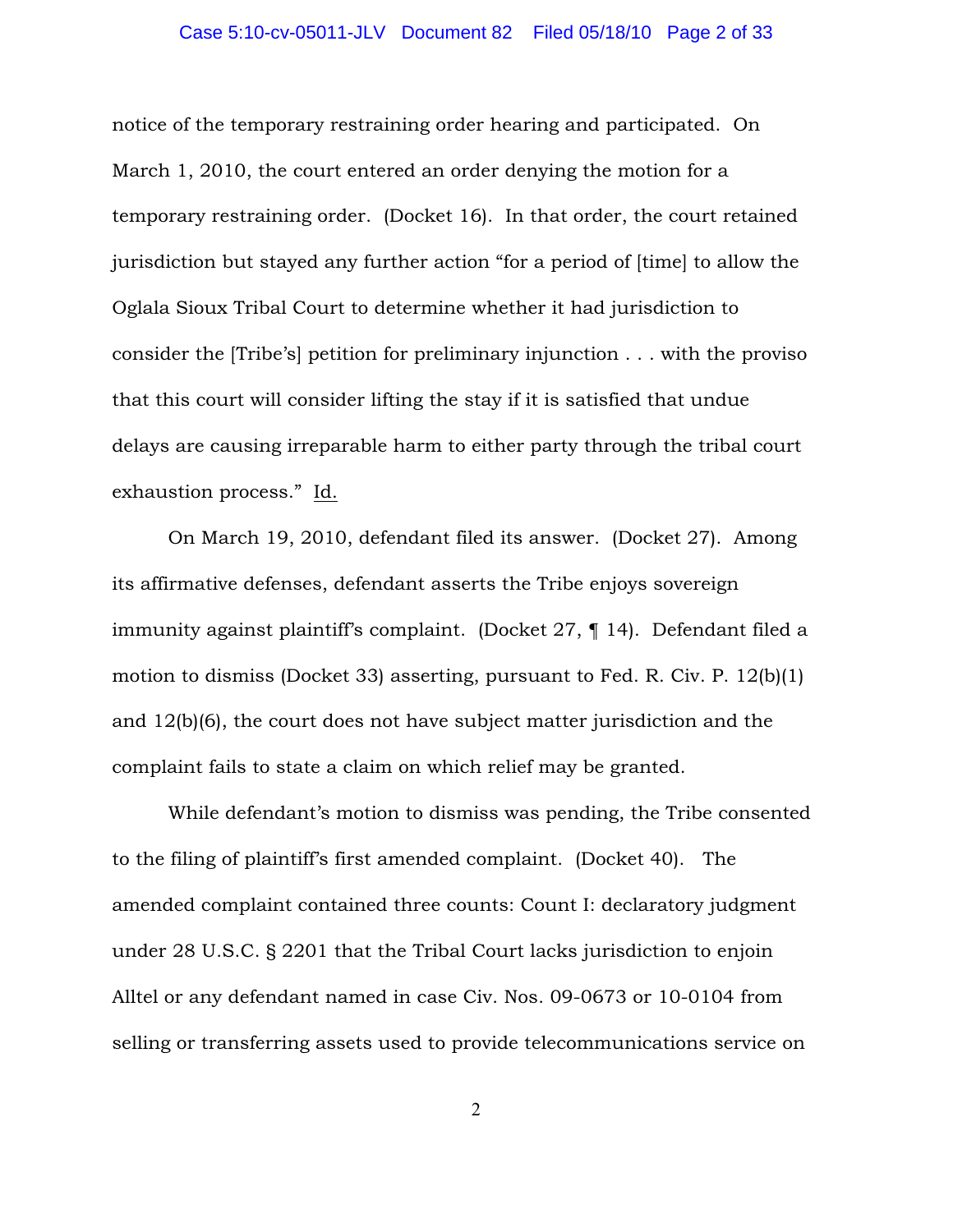### Case 5:10-cv-05011-JLV Document 82 Filed 05/18/10 Page 3 of 33

the Pine Ridge Indian Reservation; Count II: declaratory judgment of arbitrability and order compelling arbitration under 9 U.S.C. § 4; and Count III: antisuit injunction precluding the Tribe from proceeding in tribal court. Id.

Plaintiff filed its memorandum in opposition to defendant's motion to dismiss (Docket 41) and defendant filed a renewed motion to dismiss (Docket 56) in response to plaintiff's amended complaint.

On April 22, 2010, plaintiff filed its motion requesting a date certain for hearing on its motion for a preliminary injunction. (Docket 36). In that motion, plaintiff reported the Tribal Court had not yet held a hearing on the jurisdictional issue, but that Alltel wished to proceed in this court on its motion for preliminary injunction. (Docket 36). The court set a hearing on the motion for Friday, May 7, 2010. (Docket 42).

On May 6, 2010, AT&T Mobility LLC ("AT&T") filed a motion to intervene as a plaintiff in the above-captioned matter. (Docket 69). Alltel consented to this motion. Id. The Tribe's time to respond to the motion has not yet expired.

On May 6, 2010, Chief Judge Patrick Lee of the Oglala Sioux Tribal Court filed a declaration advising the court that a hearing had been held on April 29, 2010, on Alltel's motion to dismiss. (Docket 62). Chief Judge Lee was still reviewing the extensive record and researching the applicable case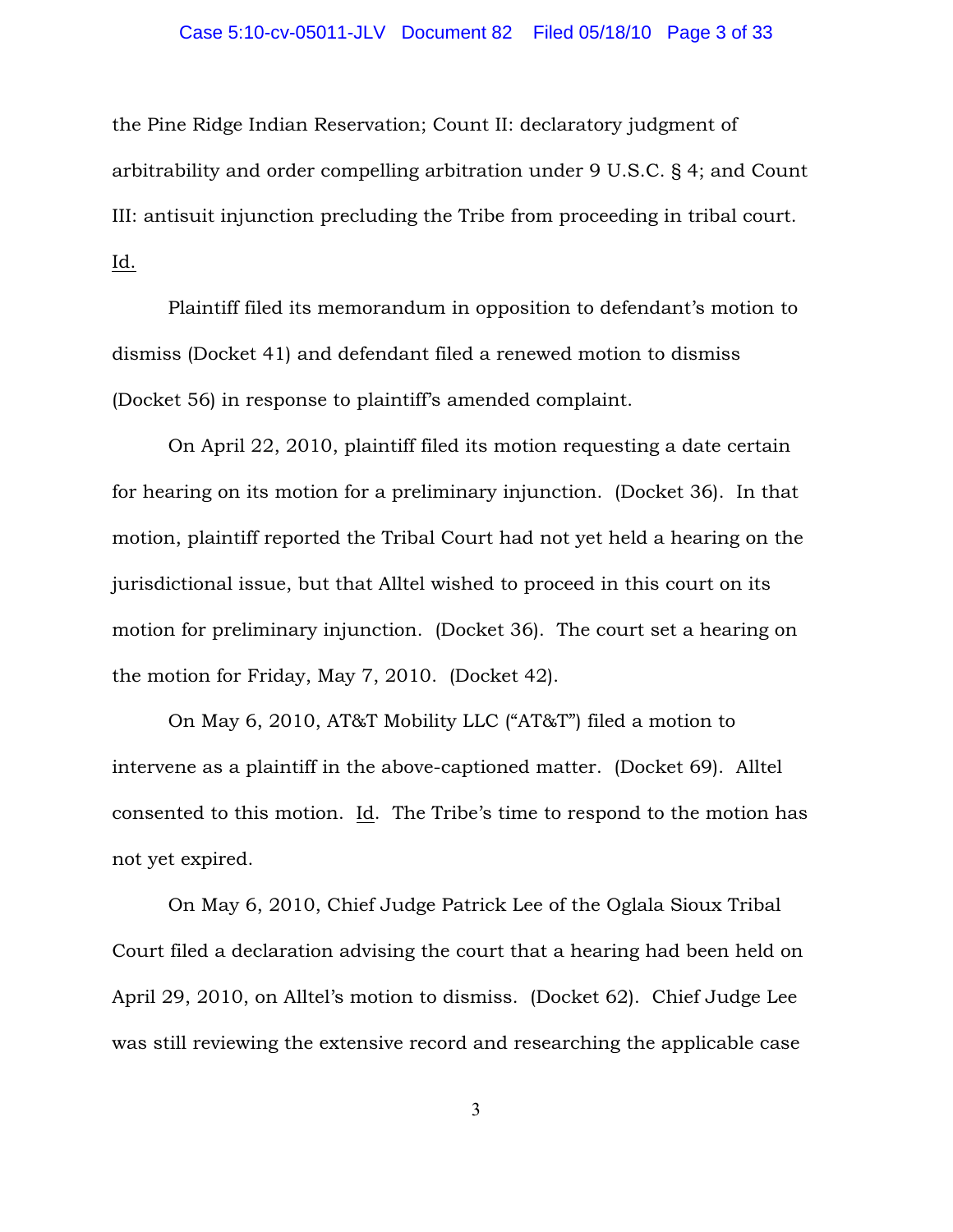### Case 5:10-cv-05011-JLV Document 82 Filed 05/18/10 Page 4 of 33

law to determine whether the Tribal Court had jurisdiction to consider the Tribe's petition for preliminary injunction. Id. Chief Judge Lee indicated he would render a decision as soon as possible. Id.

The hearing on Alltel's motion for preliminary injunction was held on May 7, 2010. Out of deference to the Tribal Court, this court advised counsel it intended to defer decision on any pending matters until it received Chief Judge Lee's decision on Tribal Court jurisdiction.

On May 13, 2010, Chief Judge Lee issued an order denying Alltel's motion to dismiss the Tribal Court litigation. That order was filed with the court. (Docket 80-1). Plaintiff's motions for preliminary injunction (Dockets 4 and 40) and defendant's motions to dismiss (Dockets 33 and 56) are ripe for resolution by the court.

#### FACTUAL BACKGROUND

The following factual statement is drawn from the testimony and exhibits offered at the May 7, 2010, hearing, the amended complaint (Docket 40), defendant's answer to amended complaint (Docket 75), plaintiff's memorandum in support of motion for preliminary injunction (Docket 47), the declaration of Attorney Wiezcorek in support of plaintiff's motion for preliminary injunction (Docket 49), and defendant's brief (Docket 57) in support of its renewed motion to dismiss. While the interpretation or applicability of these facts to the motions presently before the court may be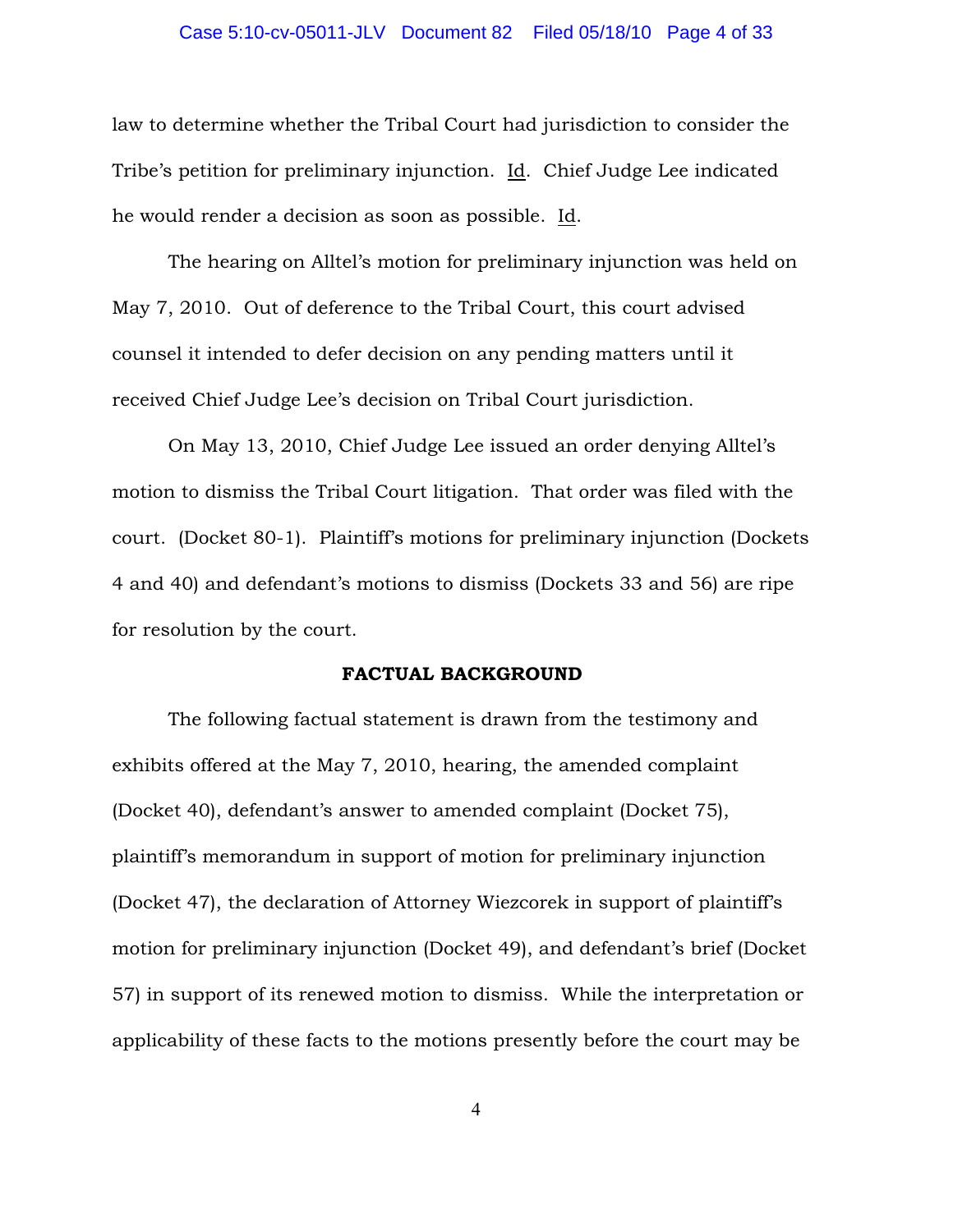### Case 5:10-cv-05011-JLV Document 82 Filed 05/18/10 Page 5 of 33

disputed, the parties generally are in agreement about the factual setting in this case.

On August 21, 2000, the Tribe and WWC LLC entered into the Service Agreement. (Dockets 40-2 and 75 ¶ 3). The Service Agreement sets forth the terms under which WWC LLC provides wireless telephone service on the Pine Ridge Indian Reservation (the "Reservation"). In 2005, Alltel Corporation acquired the parent company of WWC LLC. (Docket 47, p. 15). WWC LLC's independent existence, however, was not altered, and WWC LLC continued providing service to the Tribe under the Service Agreement. Id. at 15-16. Alltel became an intermediate parent of WWC LLC.<sup>1</sup> Id. at 16.

Alltel and Cellco Partnership d/b/a Verizon Wireless ("Verizon") agreed to a merger in June of 2008. Id. As a result of antitrust review, the United States Department of Justice required the merged entity to divest operations in markets where Alltel and Verizon had significant overlap, including all of Alltel's markets in South Dakota. The divestiture requirements were embodied in a Consent Decree in United States v. Verizon Communications, Inc., 607 F. Supp. 2d 1 (D.D.C. 2009).<sup>2</sup>

 $\mu$ <sup>1</sup>An intermediate parent company is one which holds a majority of the stock of a subsidiary which holds the majority of the stock of its own subsidiary.

 $\rm$ <sup>2</sup>For easy of reference, the District of Columbia decision will be referred to as the "Consent Decree" without further citation to F. Supp. 2d.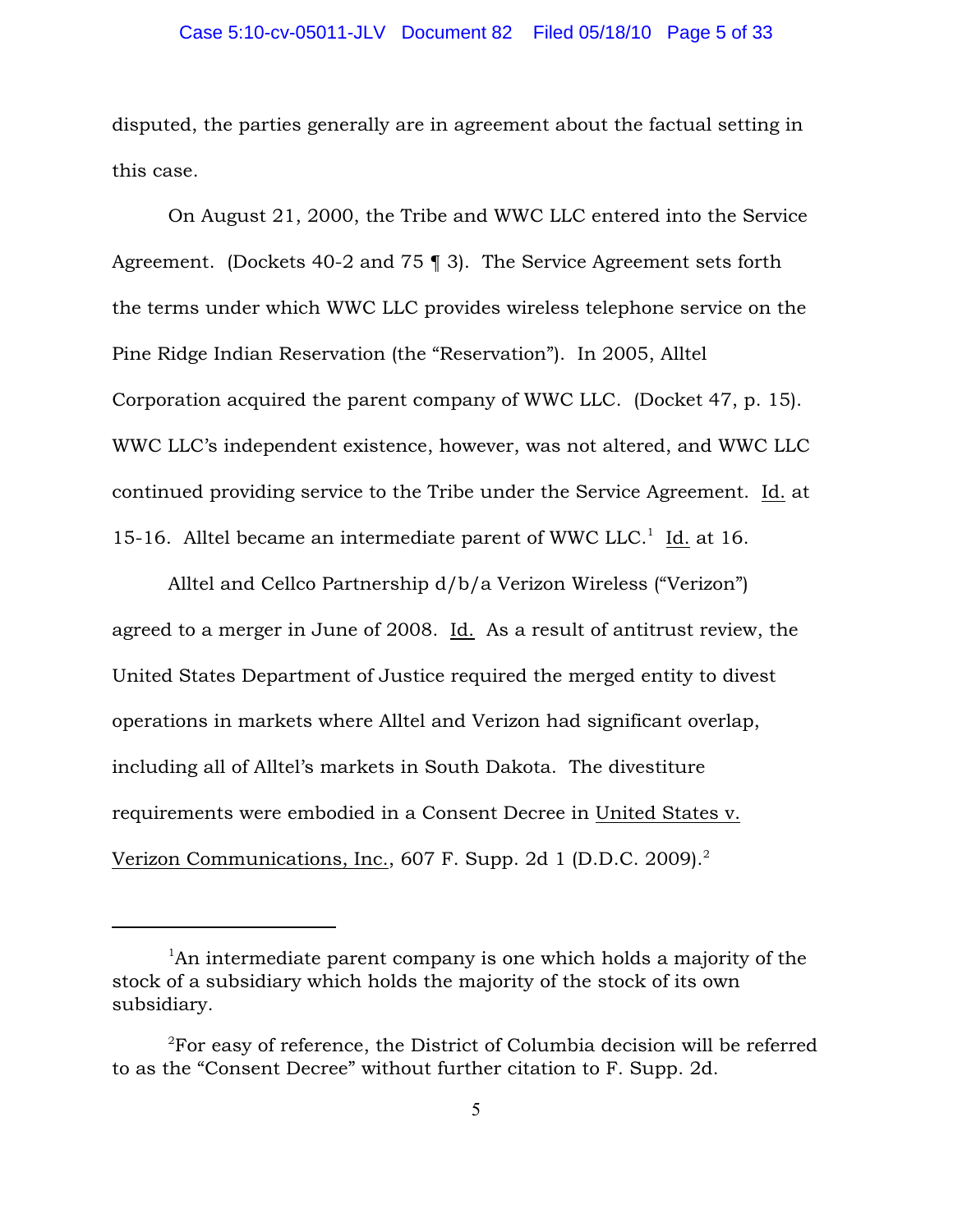### Case 5:10-cv-05011-JLV Document 82 Filed 05/18/10 Page 6 of 33

Once the Verizon - Alltel merger closed in January of 2009, Verizon proceeded with an auction for the sale of various groups of assets defined in the Consent Decree. Under the Consent Decree, Verizon was required to divest all of Alltel's markets in South Dakota to a single purchaser. $^3$ 

In an undated letter, Joe Red Cloud, Development Chairman of the Office of Economic Development for the Tribe "requested that Verizon divest the wireless assets currently held by Alltel and located within the exterior boundaries of the Pine Ridge reservation" to the Tribe. (Docket 40-5). The Tribe requested the assets, including cell sites, antenna towers, electronics and related equipment at a number of different sites, as well as microwave facilities and switching equipment, be sold to the Tribe for one dollar (\$1.00). Id. In response, Verizon advised the Tribe that under the Consent Decree all of the South Dakota assets must be sold to a single buyer and encouraged the Tribe to "partner with someone so that together they could bid on and acquire the entire cluster . . . ." (Docket 40-9). The Tribe did not submit any bids in that process. (Docket 47, p. 17).

<sup>&</sup>lt;sup>3</sup> Paragraph I of the Consent Decree directed that the "Divestiture Assets" listed in each numbered subsection below shall be divested together to a single Acquirer, provided that it is demonstrated to the sole satisfaction of plaintiff United States . . . that the Divestiture Assets will remain viable and the divestiture of such assets will remedy the competitive harm alleged in the Complaint . . . ." Verizon, 607 F. Supp. at 7.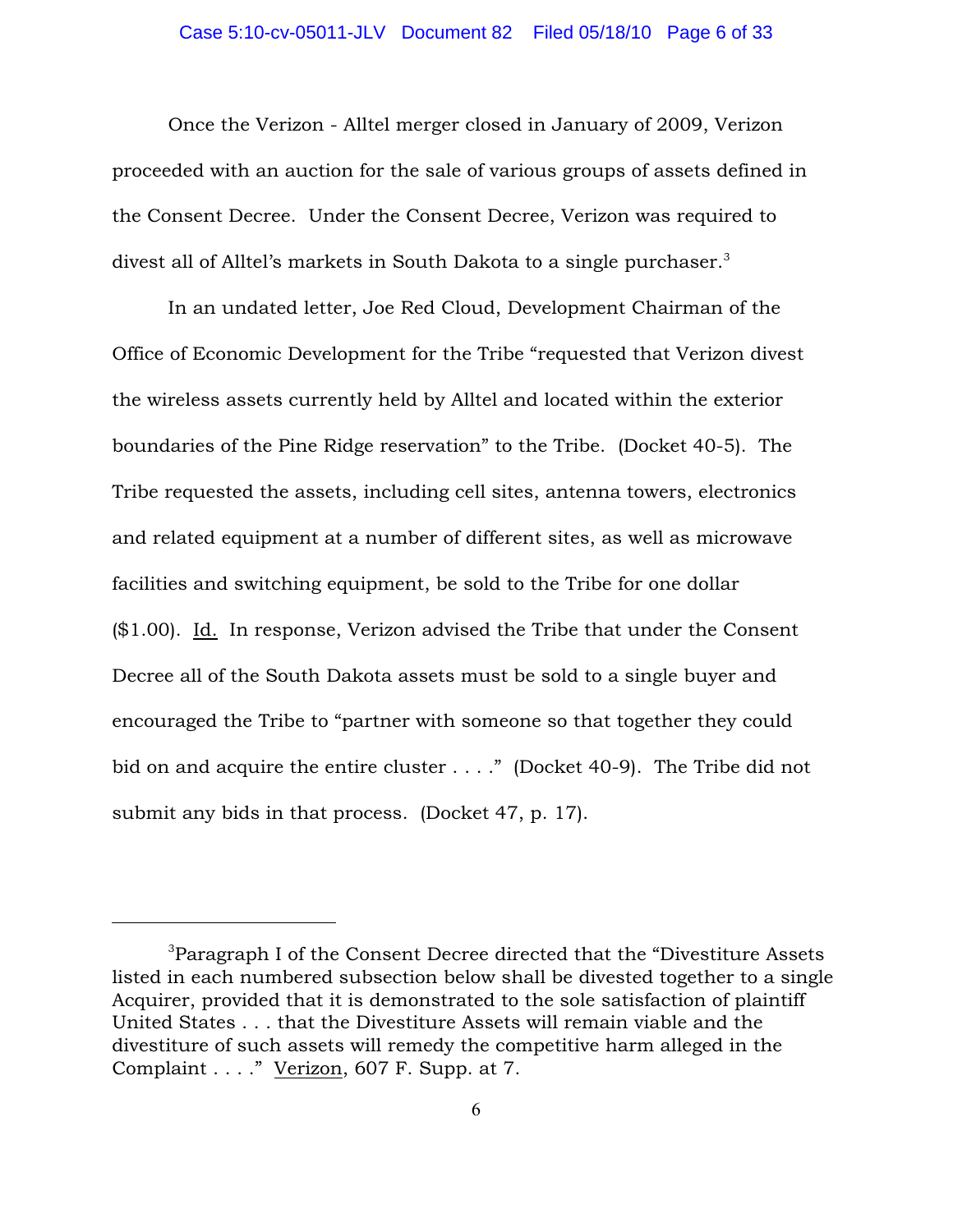### Case 5:10-cv-05011-JLV Document 82 Filed 05/18/10 Page 7 of 33

On May 8, 2009, AT&T and Verizon announced that Verizon would sell to AT&T the assets to be divested in 18 states–including South Dakota– for \$2.35 billion. (Docket 47-2  $\P$  4). For customers in the acquired markets, AT&T, as a wireless carrier with greater resources than Verizon, will offer "broader choices of services, rate plans, handsets and data devices (including those with advanced capabilities), and also expanded network coverage." (Docket 47-2 ¶ 5).

On October 21, 2009, the Tribe filed a "Petition for Preliminary Injunction and Request for Hearing" against Alltel and Verizon Wireless LLC in Tribal Court, Civ. 09-0673. (Dockets 40 ¶ 32 and 75 ¶ 33). The petition sought the issuance of a preliminary injunction prohibiting Alltel "from selling the wireless spectrum, antenna towers, and associated electronics located on the Pine Ridge reservation . . . ." (Docket 40-10 at pp. 5-6). Two licenses for spectrum issued by the Federal Communications Commission ("FCC"), areas defined by the FCC as Cellular Market Areas ("CMAs") 638 and 639, cover not only the Reservation, but a significant portion of southwestern South Dakota.<sup>4</sup> (Docket 47-2  $\P$  6).

<sup>&</sup>lt;sup>4</sup> Based upon U.S. Bureau of the Census figures  $\ldots$  it appears that at least 76% of the population in CMAs 638 and 639 resides outside the Reservation . . . . there are roughly 40,000 legacy Alltel Corporation customers in CMAs 638 and 639 that will be transitioned to AT&T. Only about 11,000 of those customers, or less than 30%, reside on the Pine Ridge Reservation." (Docket 47-2 ¶ 6) (emphasis in original).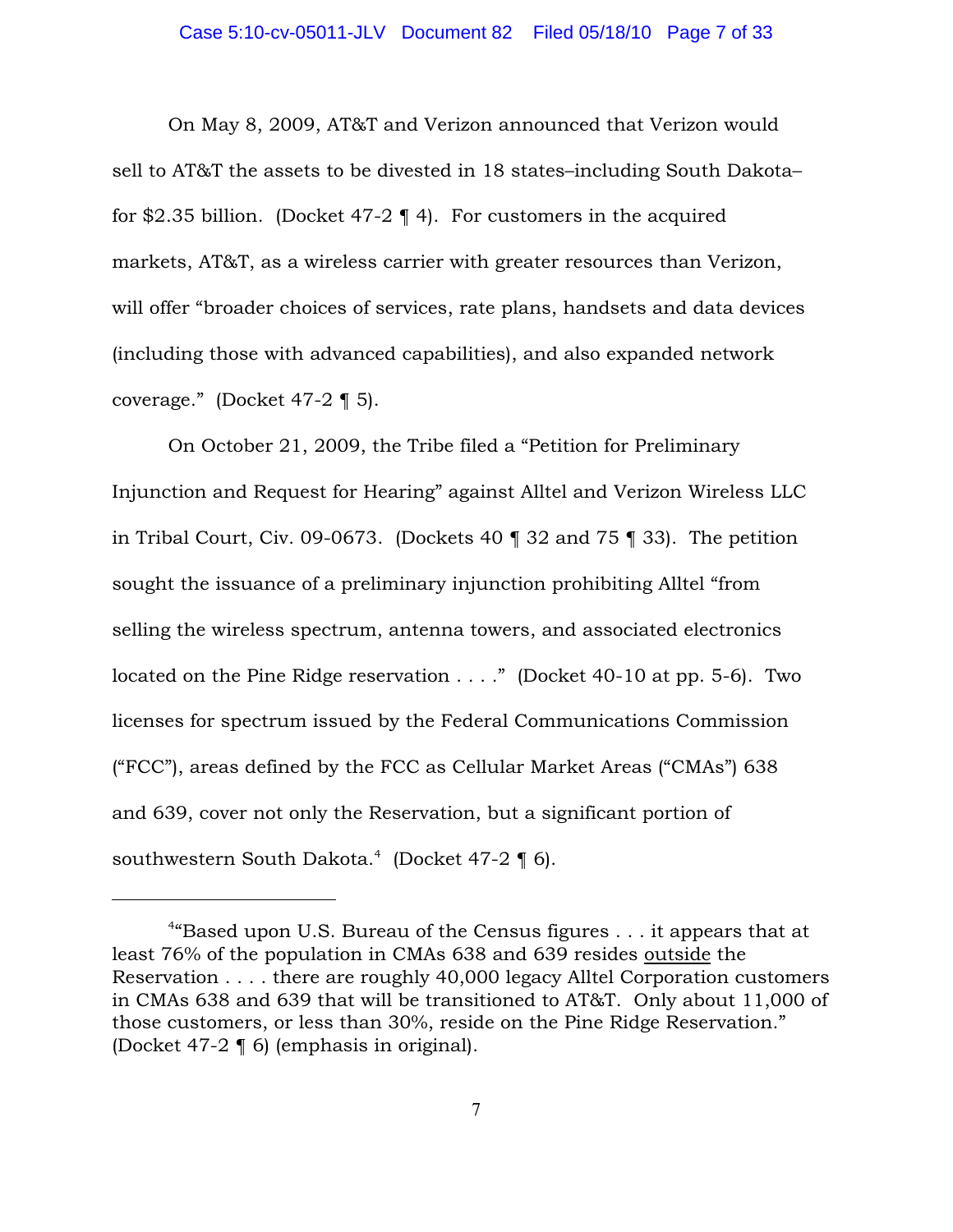Alltel approached the Tribe to discuss resolution of the Tribe's issues and together they agreed to postpone the Tribal Court hearing with no further proceedings in Tribal Court to occur without seven days advance written notice.<sup>5</sup> (Docket 40-6). On January 6, 2010, Alltel made a written request of the Tribe and its Economic Development Office to consent to the assignment of the Service Agreement, under Section 20(J), to a subsidiary of AT&T under the divestiture requirements of the Consent Decree. (Docket 8- 10). On January 13, 2010, Mr. Red Cloud, on behalf of the Tribe and its Utilities Commission ("OST PUC"), wrote to Alltel declining the invitation to consent to the assignment. (Docket 8-11). Mr. Red Cloud renewed the earlier request that the Service Agreement assets be transferred to the Tribe. (Docket 8-12).

Over the course of the next several weeks Alltel and the Tribe met or corresponded, attempting to resolve the Tribe's issues with the assignment of the Service Agreement. On February 15, 2010, the Tribe issued a letter to Alltel indicating that a hearing in Tribal Court would occur on February 18, 2010, concerning "matters relating to the compliance with the [Service Agreement  $\ldots$  and the transfer of various telecommunications assets on Tribal land . . . to AT&T." (Docket 40-3). Later that evening Alltel's counsel

 $5$ The parties also agreed that Verizon Wireless, LLC, was not a legal entity and could be dismissed from the Tribal Court litigation. (Docket 40-6).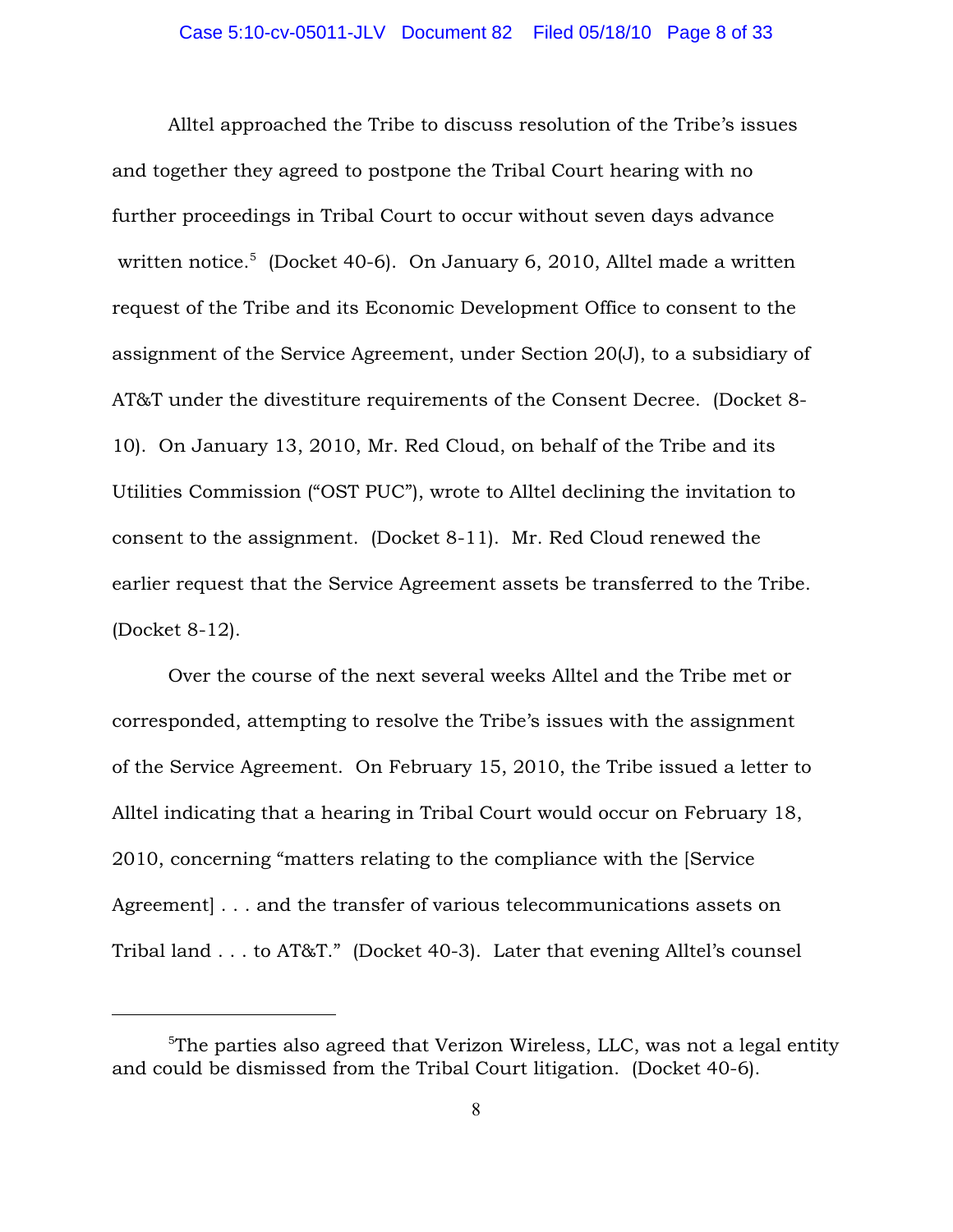### Case 5:10-cv-05011-JLV Document 82 Filed 05/18/10 Page 9 of 33

e-mailed the Tribe's attorney asserting that the Tribe's intention to hold a hearing in Tribal Court was a breach of the earlier stipulation which required seven days written notice. The Tribe's attorney issued a notice of hearing on February 17, 2010, the day before the scheduled hearing.<sup>6</sup> (Docket 40-4).

On February 17, 2010, Alltel filed its original complaint (Docket 1) and additional submissions in support of its motion for a temporary restraining order and preliminary injunction in federal district court. The court issued an order (Docket 10) setting a hearing on Alltel's motion for temporary restraining order ("TRO") for the next morning and required Alltel to serve its filed documents on the Tribe thereby giving notice of the TRO hearing. At the TRO hearing the Tribe's counsel advised the court the hearing scheduled in Tribal Court for that afternoon was being canceled because of inclement weather and would be rescheduled for the following week. (Docket 16). Defense counsel confirmed the Tribe would "give plaintiff not less than seven (7) days advance notice of the next tribal court proceeding and the sole purpose of that proceeding will be to address whether the tribal court has jurisdiction to consider the petition for preliminary injunction." Id. at ¶ 5. Because there was no urgency, as

 $\sigma$ <sup>6</sup>This notice contained a declaration that "[f]ailure to abide by this Notice of Hearing may result in a Warrant for your legal representative's arrest." (Docket 40-4).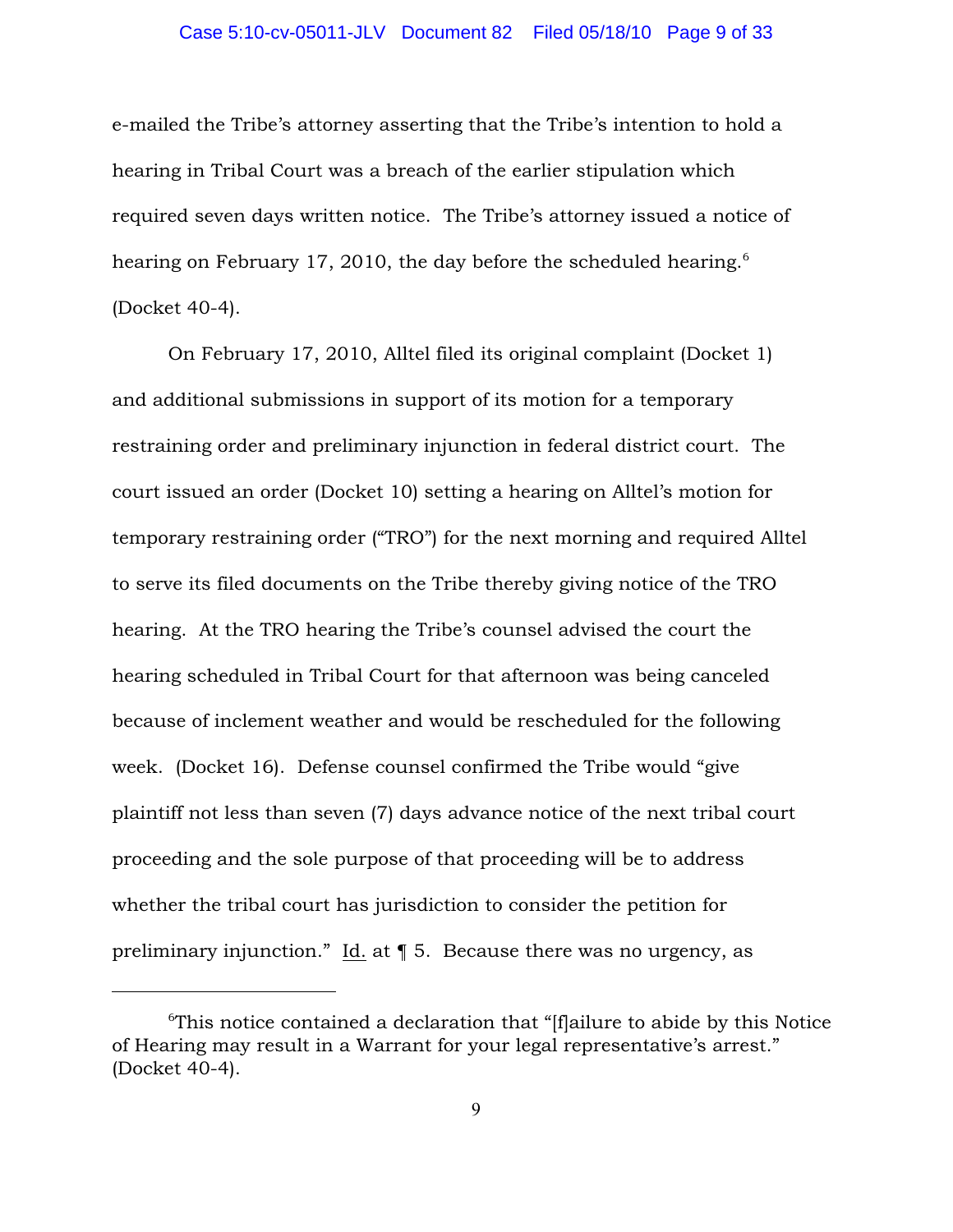required by Fed. R. Civ. P. 65(b), the court denied Alltel's motion for a TRO, but retained jurisdiction. Id.

While the action before this court and the Tribal Court proceeding Civ. 09-0673 were pending, the OST PUC, represented by one of the attorneys who appeared before this court during the TRO hearing, initiated a new Tribal Court proceeding Civ. 10-0104, captioned Oglala Sioux Tribe v. Alltel Communications, LLC and Cellco Partnership d/b/a Verizon Wireless. (Docket 47-9). This March 1, 2010, Tribal Court filing also sought a preliminary injunction "[t]hat transfer of property subject to regulation by the Oglala Sioux Tribe Public Utilities Commission be stayed pending Tribal approval of the assignment of the [Service Agreement] or an agreement related to the transfer of property on the Reservation." Id. at pp. 6-7.

On April 12, 2010, the Tribe's attorney filed a First Amended Petition for Preliminary Injunction in Tribal Court Civ. 09-0673. (Docket 40-19). This first amended petition again sought a "temporary restraining order and permanent injunction enjoining the Respondents (Alltel Communications) from selling or transferring the assets acquired under the [Service Agreement]." Id. at p. 4. Chief Judge Lee held a hearing in that action on April 29, 2010.

In support of Alltel's motion for preliminary injunction before this court, Mr. Stephen Linskey submitted a declaration (Docket 47-2) and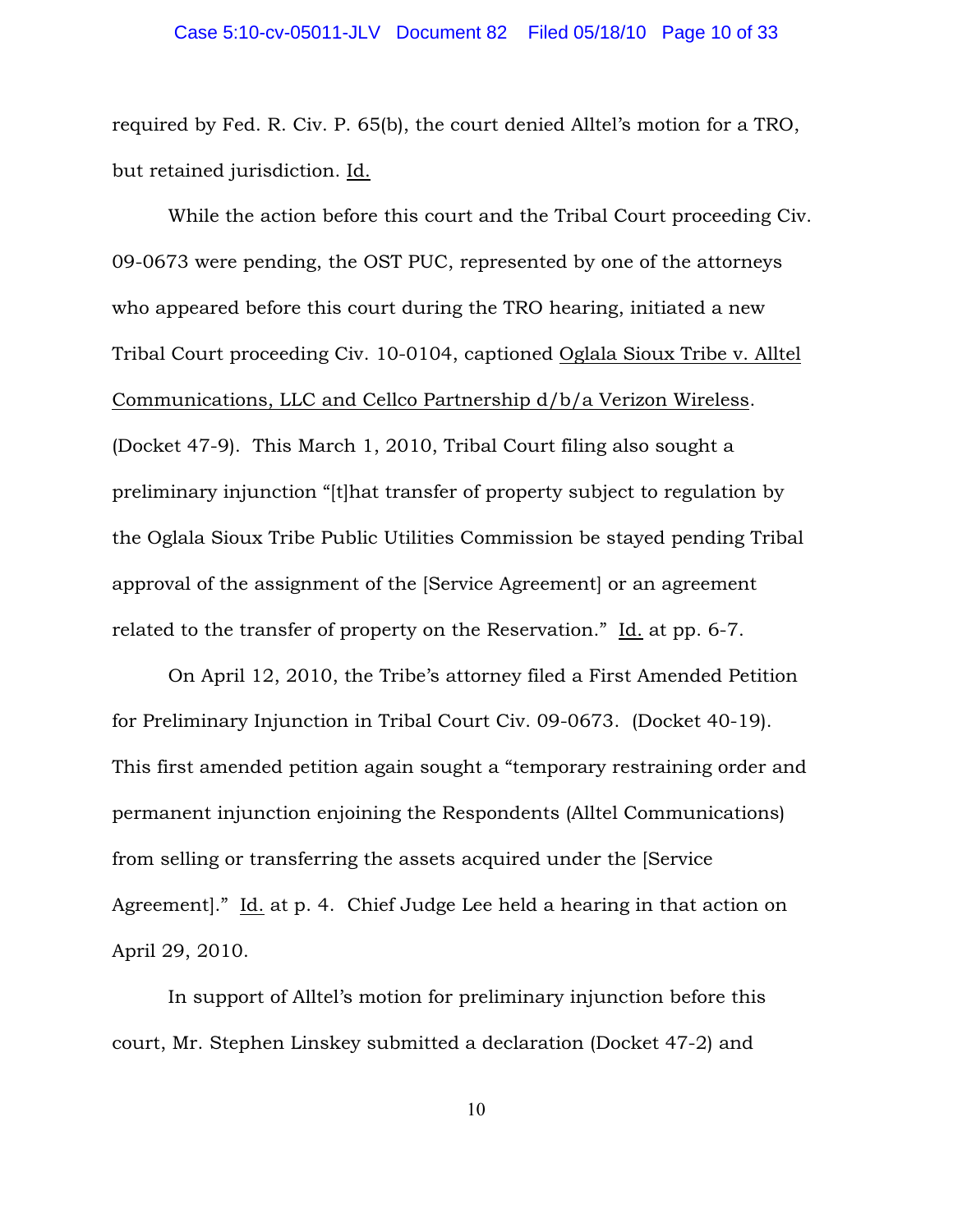testified at the May 7, 2010, hearing. Mr. Linskey is the Executive Director of Business Development for Verizon. Preliminary Injunction Hearing Transcript, p. 44 (hereinafter "PIT at p. \_\_\_"). Over the past ten years he has been responsible for managing approximately twenty-five system transfers through a competitive bidding process, similar to the Verizon - AT&T divestiture. Id. He is responsible for the transition of the wireless communications systems in all eighteen states under the Consent Decree. Id. In the court's opinion, Mr. Linskey is an expert in the field of wireless communications and management of these systems, with substantial responsibilities and experience in this area. (PIT, p. 68).

In this divestiture, AT&T acquired 79 out of 105 markets for a purchase price of \$2.35 billion. (PIT, p. 45). The Oglala Sioux Tribe and OST PUC did not submit a bid to purchase assets in this divestiture process. (PIT, p. 46). In Mr. Linskey's view, FCC approval of the divestiture to AT&T is going to be accomplished around June 1, 2010. (PIT, p. 54). The pending Tribal Court litigation is the only matter potentially holding up closing on the \$2.35 billion transaction. Closing must occur within five days after FCC approval. Id.

If this litigation is not resolved before closing, it is anticipated that the regulators will require CMAs 638 and 639 be held back and Verizon would lose approximately \$30 million in the purchase price from AT&T. (PIT, p.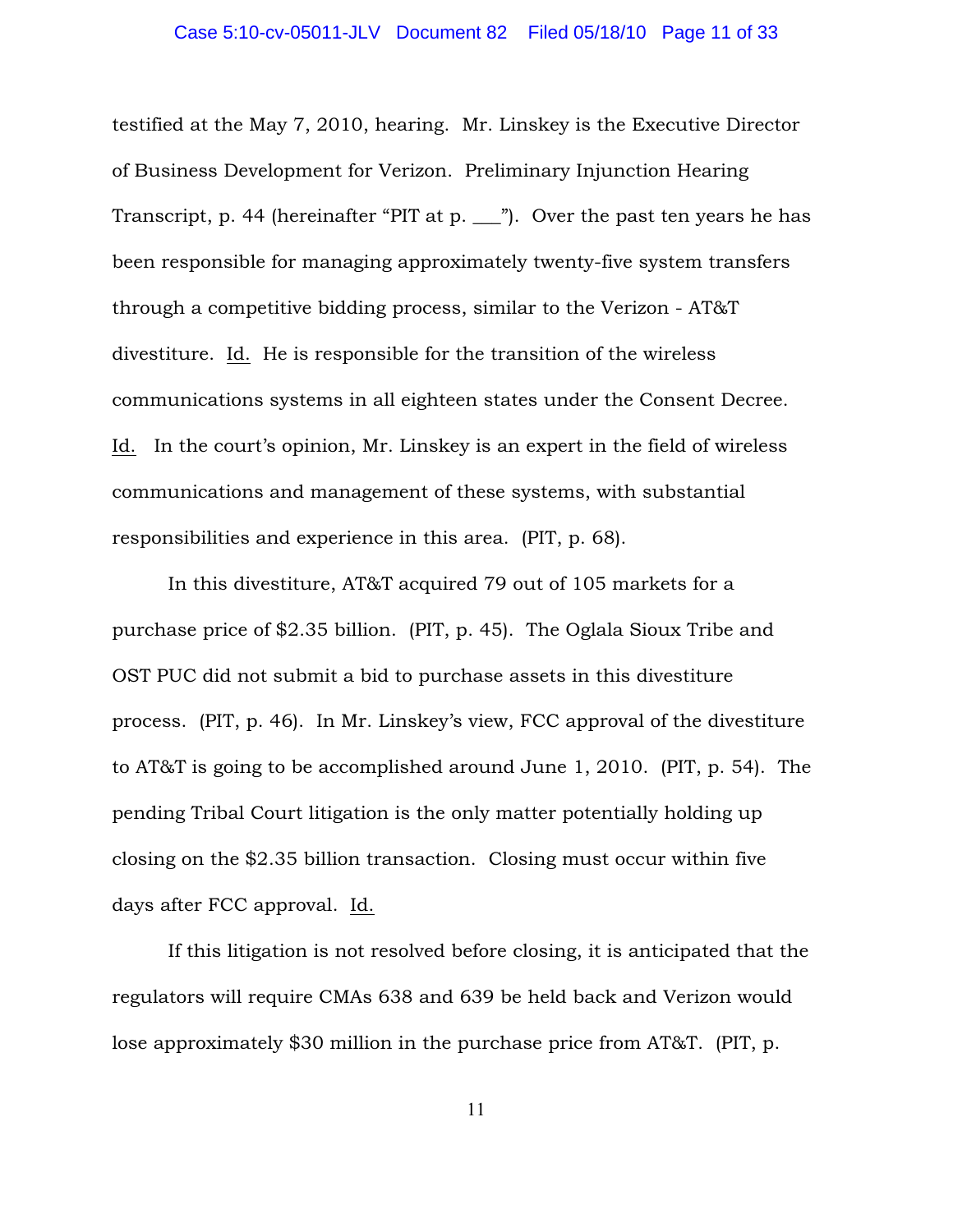### Case 5:10-cv-05011-JLV Document 82 Filed 05/18/10 Page 12 of 33

56). Based on Mr. Linskey's experience there is no way these two small markets would independently bring a price near that again. Id. "[T]he value to AT&T is that [these markets] provide a strategic, operational, ubiquitous network that covers throughout the southwestern part of South Dakota. And without being part of a larger regional statewide and national network, the value to any other purchaser would be significantly lower." (PIT, pp. 56-7).

Mr. Linskey testified there has been no transfer of the Service Agreement from WWC LLC to Alltel, nor has there been a transfer of the Service Agreement to Verizon. (PIT, p. 71). Alltel, as the intermediate parent, has the right to direct WWC LLC to assign the Service Agreement to AT&T under the Consent Decree. (PIT, p. 72).

On May 13, 2010, Chief Judge Lee entered an order asserting the jurisdiction of the Tribal Court to consider the Tribe's request for injunctive relief in Civ. 09-0673. (Docket 80-1). The significant elements of Judge Lee's order are as follows:

1. Tribal Court customarily accepts petitions for preliminary injunctions and schedules them for hearing unless good cause is found to issue a preliminary injunction. In this case the matter was set for hearing because the petition does not on its face show that irreparable harm would result unless the Respondent [Alltel] was enjoined. The petition itself constitutes the underlying complaint in Tribal Court.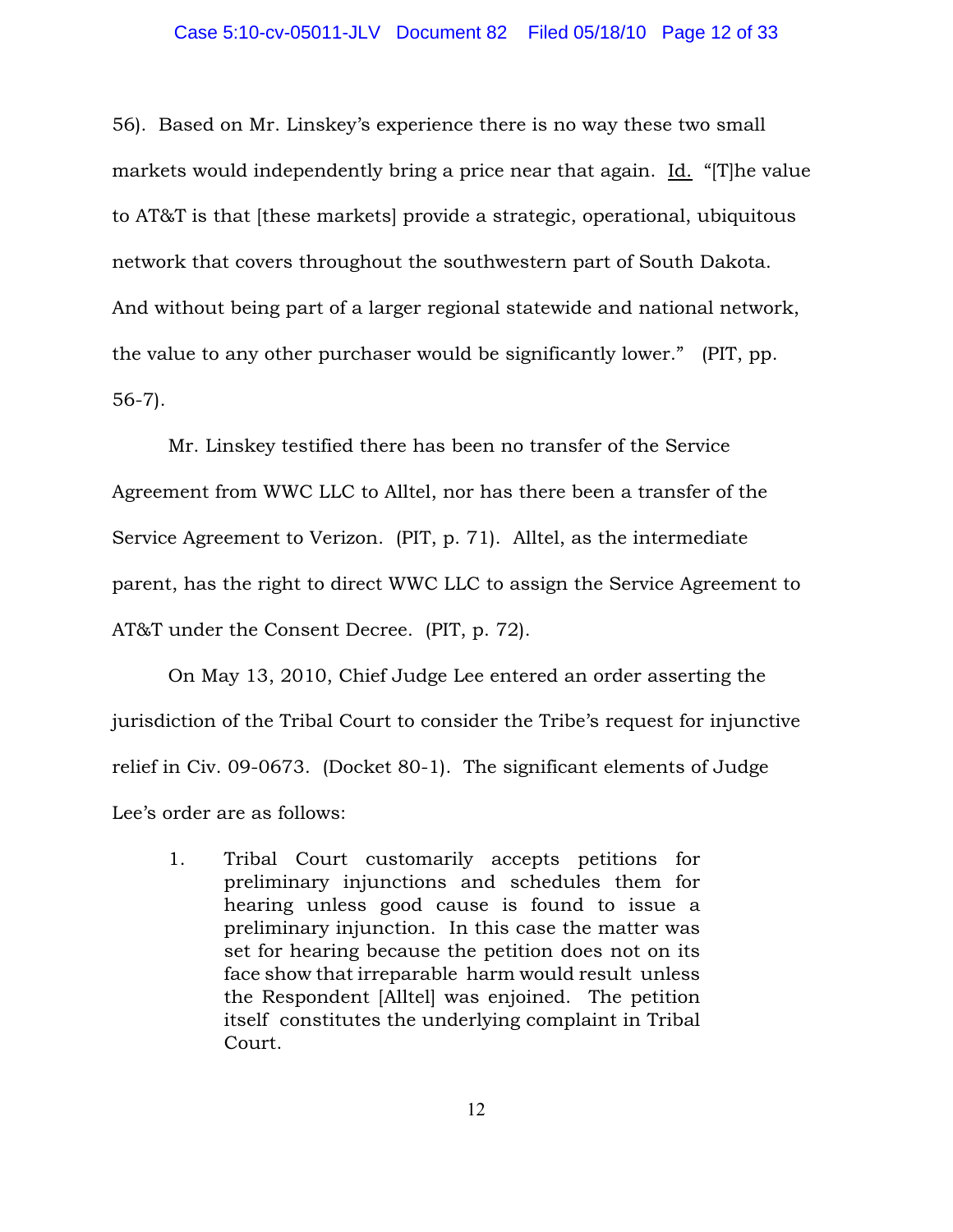- 2. Failure of the Petitioner [the Tribe] to properly serve the Defendant is grounds for a continuance or dismissal without prejudice. The failure of the Petitioner to serve the proper parties is procedurally curable and is not grounds for denying the Court of its jurisdiction.
- 3. The fact that the Respondent is invoking arbitration provisions of the Tate Woglaka Service Agreement between the Oglala Sioux Tribe and WWC License, LLC to provide wireless telephone service to the residents of the Pine Ridge Indian Reservation is sufficient evidence for this Court to conclude that the Respondent and its predecessors have been and are involved in doing business on the Pine Ridge Reservation. This fact also satisfies the first exception in the Montana v. United States<sup>7</sup> case that recognizes the Tribe's jurisdiction over nonmembers who are involved in consensual relations with the Tribe.
- 4. Respondent relies on the arbitration clause in the TWSA which provides that all disputes, claims and controversies arising from the agreement shall be resolved by binding arbitration. This does not preclude the Tribal Court from ordering the parties to arbitration as agreed. The Court must first find that it has jurisdiction, not to arbitrate the dispute, but to order the parties to comply with all conditions of the agreement.
- 5. The territorial jurisdictional limits of the Tribal Court extend to the boundaries of the Pine Ridge Indian Reservation and the Court recognizes the exclusive federal interests that are shared with a tribal interest. In that sense, there is a common nucleus of operative facts which give rise to ancillary jurisdiction over tribal interests that are subject exclusively to Tribal jurisdiction. In that regard the Tribal Court is not

 $7450$  U.S. 544 (1981).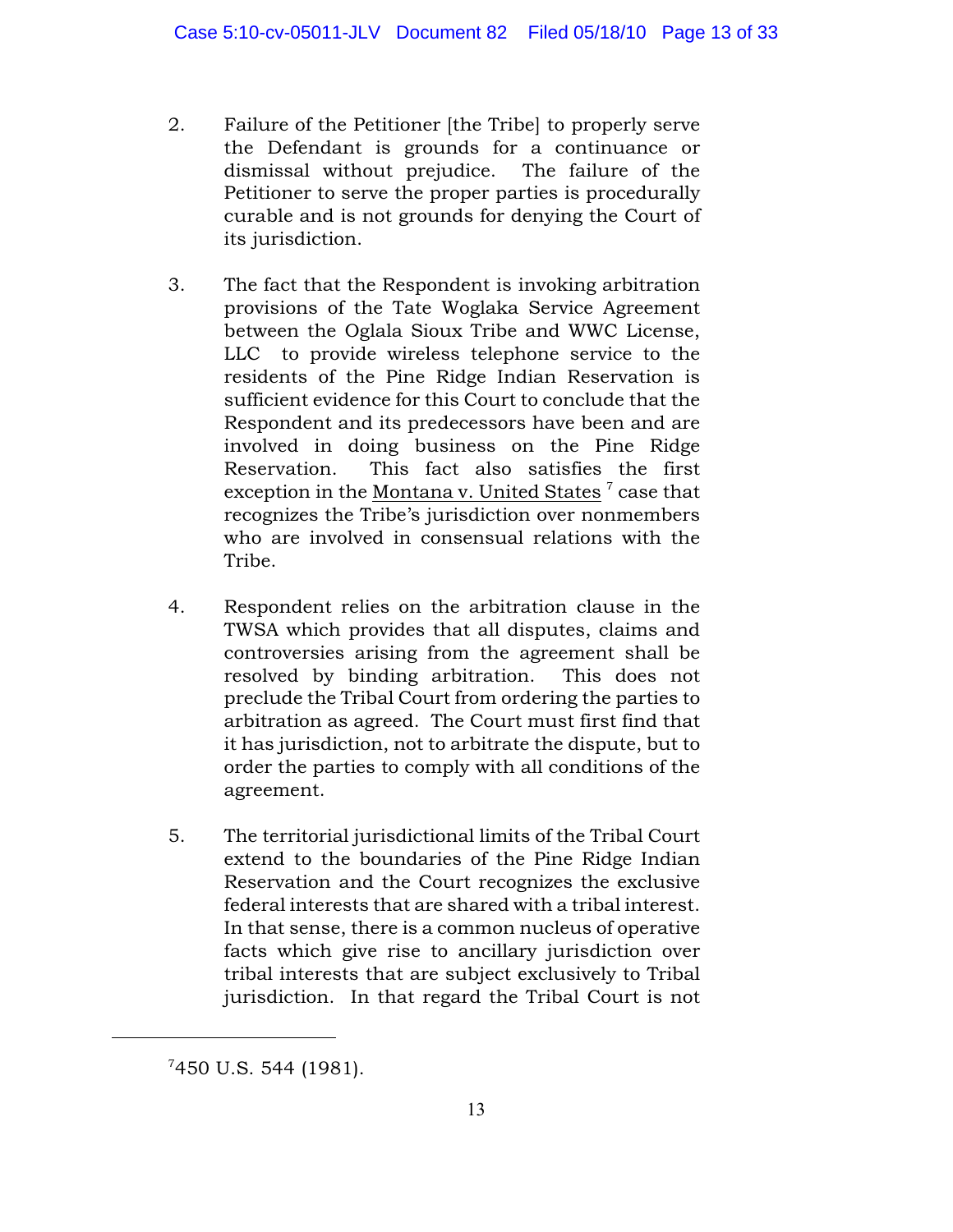predisposed to intrude into areas that are regulated exclusively by federal law and federal agencies. This argument does not divest the Tribal Court of its ancillary jurisdiction in this case.

Id. For these reasons, Chief Judge Lee held that Tribal Court had

"jurisdiction over the Tribal matters involved in the dispute" and denied

Alltel's motion to dismiss. Id.

# DISCUSSION

# DEFENDANT'S MOTION TO DISMISS

Defendant asserts the following grounds for its motion to dismiss

pursuant to Rule 12 (b)(1) and (6):

- 1. The Court lacks jurisdiction to hear Plaintiff's complaint because the Tribe enjoys federal common law sovereign immunity from suit and has not waived its sovereign immunity or otherwise consented to the adjudication of any of Plaintiff's claims in this civil action; and
- 2. The complaint fails to state a claim upon which relief can be granted because Plaintiff did not receive a valid assignment of Western Wireless' rights under the service agreement upon which it relies in this action and therefore cannot claim any rights under the agreement until it obtains the requisite tribal consent to make the agreement valid and binding between the parties.

(Docket 33). In resistance to defendant's motion, plaintiff asserts the

following grounds which are summarized:

1. Defendant's motion attempts to rely on assertions of fact outside the pleadings without offering any evidence in support of the motion;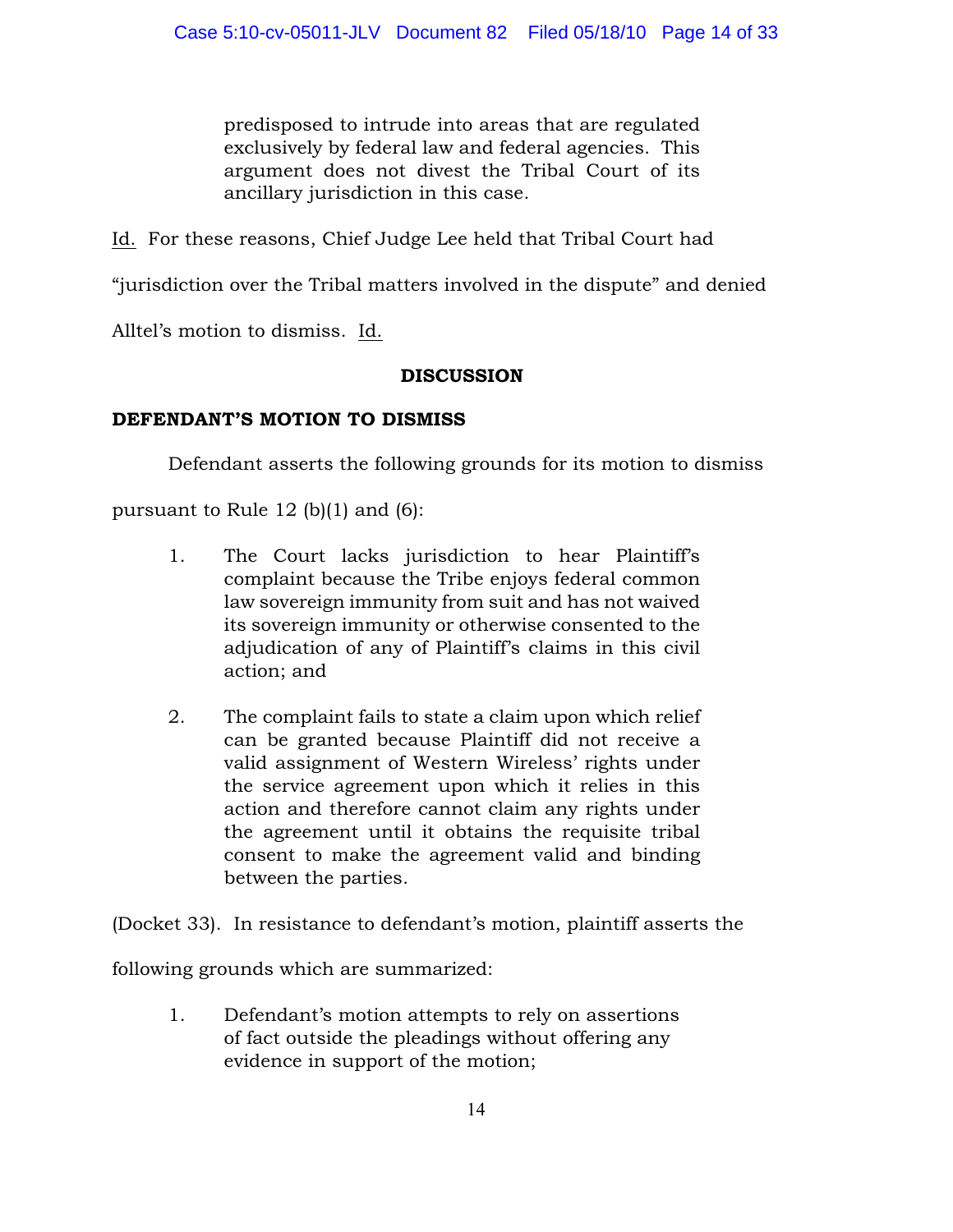- 2. Defendant's motion relies on erroneous assertions of fact; and
- 3. Defendant's waiver of sovereign immunity in the Service Agreement extends to plaintiff's lawsuit in this court.

(Docket 41). Plaintiff further asserts the court must consider the allegations

of the amended complaint as part of the analysis of defendant's motion to

dismiss. Id.

Rule 12 provides in part:

- (b) . . . a party may assert the following defenses by motion: (1) lack of subject-matter jurisdiction;
	- . . . .
	- (6) failure to state a claim upon which relief can be granted . . . .

. . . A motion asserting any of these defenses must be made before pleading if a responsive pleading is allowed . . . . No defense or objection is waived by joining it with one or more other defenses or objections in a responsive pleading or in a motion.

"In order to properly dismiss for lack of subject matter jurisdiction under Rule 12(b)(1), the complaint must be successfully challenged on its face or on the factual truthfulness of its averments." Titus v. Sullivan, 4 F.3d 590, 593 (8th Cir. 1993) (internal citation omitted). "In a facial challenge to jurisdiction, all of the factual allegations concerning jurisdiction are presumed to be true and the motion [to dismiss] is successful if the plaintiff fails to allege an element necessary for subject matter jurisdiction." Id. (internal citation omitted).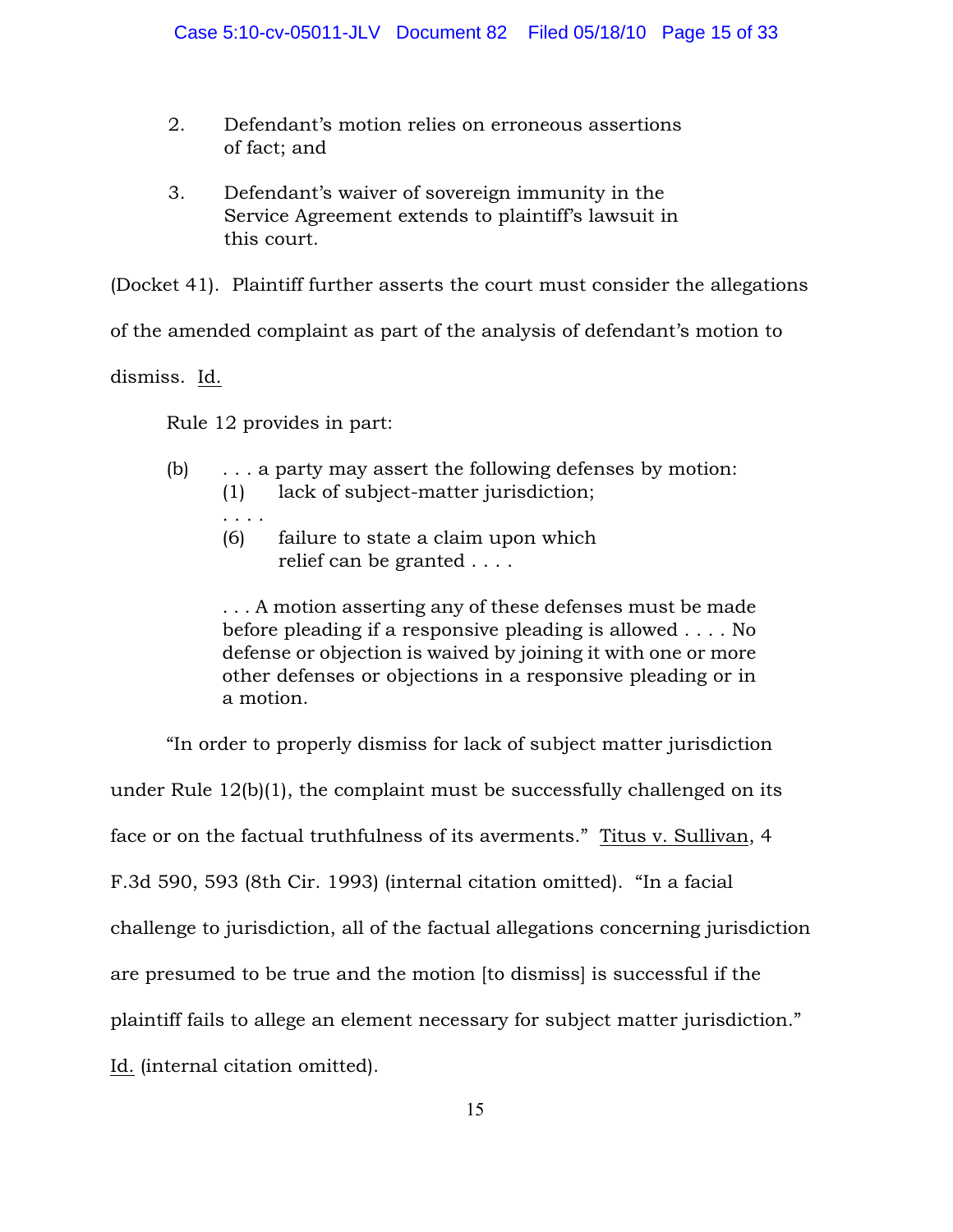"In assessing a motion under Rule  $12(b)(6)$ , a court should ... not dismiss the complaint 'unless it appears beyond doubt that the plaintiff can prove no set of facts in support of [its] claim which would entitle [it] to relief.' " Holloway v. Lockhart, 792 F.2d 760, 761 (8th Cir. 1986) (citing Conley v. Gibson, 355 U.S. 41, 45-46 (1957)). "The court must presume that the factual allegations of the complaint are true and accord all reasonable inferences from those facts to the non-moving party." Id. "The court may not consider materials outside the complaint in deciding a motion under Rule 12(b)(6) unless the motion is treated as one for summary judgment under Rule 56 of the Federal Rules of Civil Procedure." Id.

In considering defendant's motion to dismiss, the Tribe has not presented any affidavits or documentation by which the court could properly deem the motion as one for summary judgment. See Rule 56(b) and D.S.D. Civ. LR 56.1(A). $8$  Therefore, the court will not consider defendant's motion to dismiss as a motion for summary judgment.

"It is well-established that an amended complaint supercedes an original complaint and renders the original complaint without legal effect." In re Atlas Van Lines, Inc., 209 F.3d 1064, 1067 (8th Cir. 2000) (citation

 ${}^{8}$ LR 56.1(A) provides: "All motions for summary judgment shall be accompanied by a separate, short, and concise statement of the material facts as to which the moving party contends there is no genuine issue to be tried. Each material fact shall be presented in a separate numbered statement with an appropriate citation to the record in the case."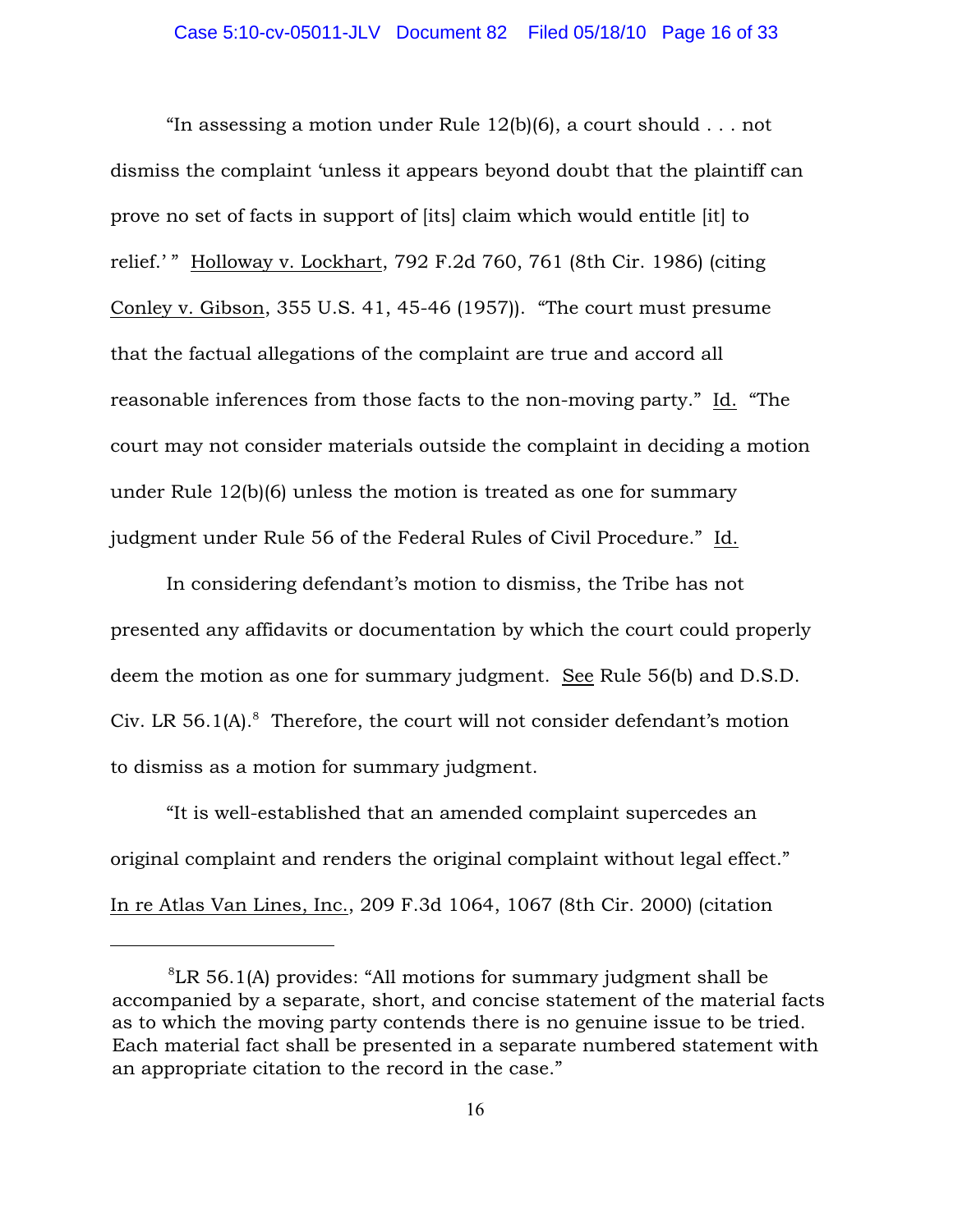### Case 5:10-cv-05011-JLV Document 82 Filed 05/18/10 Page 17 of 33

omitted). "[I]n cases where a plaintiff has filed an amended complaint, federal courts must resolve questions of subject matter jurisdiction by examining the face of the amended complaint." Id. For purposes of considering defendant's motion to dismiss under subsections (b)(1) or (b)(6) of Rule 12, all of plaintiff's factual allegations from its first amended complaint are deemed to be true. Titus, 4 F.3d at 593.

It is undisputed that the Tribe entered into a contract with WWC LLC as of August 21, 2000. The Service Agreement is attached to plaintiff's amended complaint as Exhibit A. (Docket 40-2). The purpose of this contract was to provide wireless telecommunication services to the residents of the Pine Ridge Indian Reservation. (Docket 40, ¶ 14).

WWC LLC is a subsidiary of Western Wireless Corporation ("WWC"). (Docket 40, ¶ 14). Alltel acquired WWC in 2005. (Docket 40, ¶ 16). WWC LLC is an "indirect subsidiary" of Alltel. (Docket 40, ¶ 2). Stated another way, Alltel is an "intermediate parent" of WWC LLC. (Docket 40, ¶ 18). After Alltel acquired WWC, neither the Service Agreement nor the telecommunications infrastructure nor the federal licenses were assigned or transferred from WWC LLC to any other entity. (Docket 40, ¶ 17).

It is settled law that a tribe's waiver of sovereign immunity from suit "cannot be implied but must be unequivocally expressed." Santa Clara Pueblo v. Martinez, 436 U.S. 49, 58 (1978) (internal citations omitted);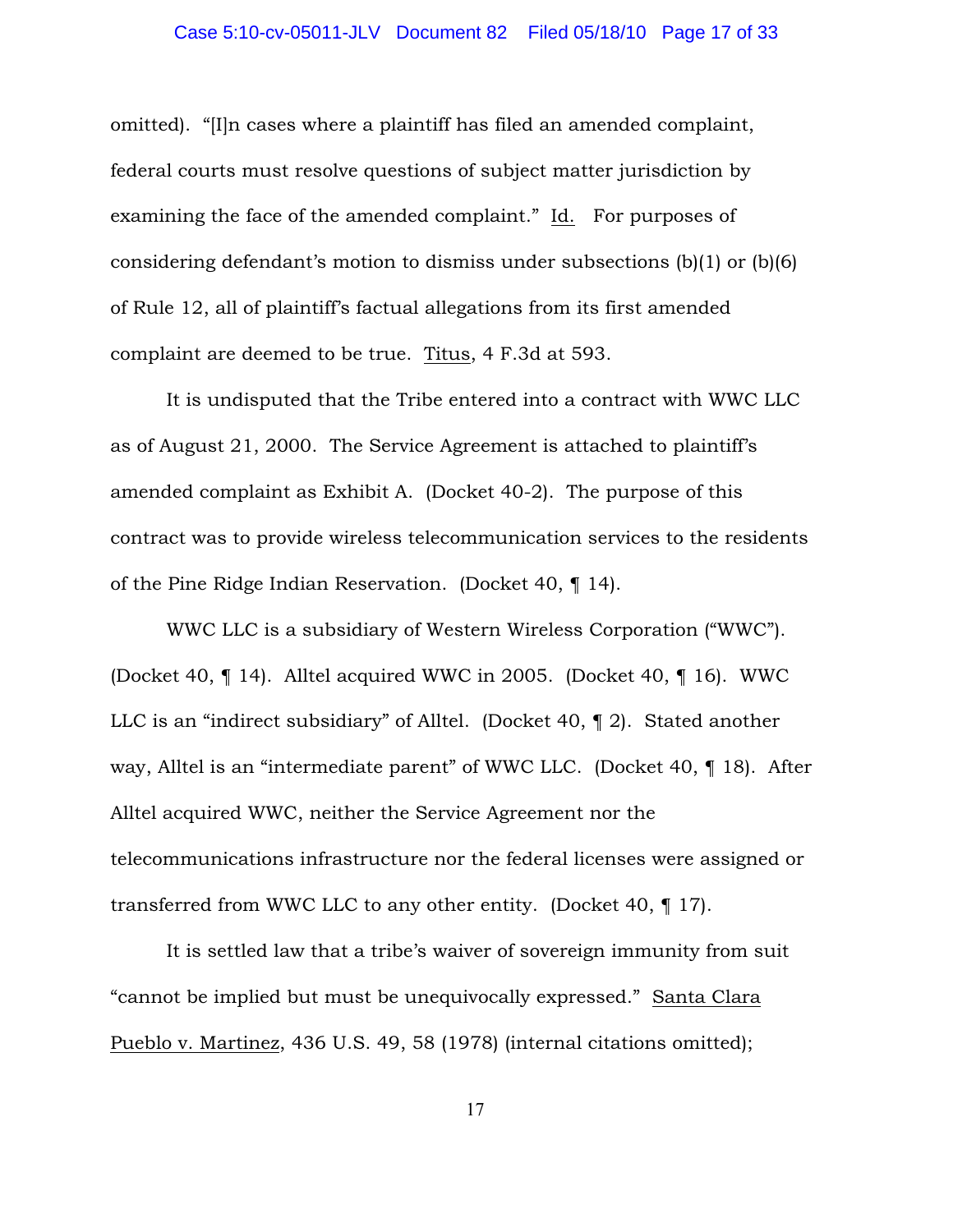Rosebud Sioux Tribe v. Val-U Const. Co. of South Dakota, Inc., 50 F.3d 560, 562 (8th Cir. 1995) (citing Santa Clara Pueblo, 436 U.S. at 58). The tribe "has full authority to limit any waiver of immunity to which it consents." Oglala Sioux Tribe v. C & W Enterprises, Inc., 542 F.3d 224, 231 (8th Cir. 2008). Waivers of tribal sovereign immunity "are to be strictly construed in favor of the Tribe  $\ldots$ ." Rupp v. Omaha Indian Tribe, 45 F.3d 1241, 1245 (8th Cir. 1995).

The Service Agreement between the Tribe and WWC LCC contains a limited waiver of sovereign immunity. Section 17(A) of the Service

Agreement provides:

(A) Sovereign Immunity. Nothing in this Agreement shall be deemed to be a waiver of the OGLALA SIOUX TRIBE's sovereign immunity from suit, except that the OGLALA SIOUX TRIBE hereby provides a limited waiver of sovereign immunity and consents to be sued should an action be commenced to determine and enforce the obligations of the Parties under this Agreement or the Other Agreements, and provided further that OGLALA SIOUX TRIBE's consent to suit is only as to arbitration and court action initiated consistent with this Agreement and the Other Agreements. OGLALA SIOUX TRIBE agrees not to take any action that would result in the revocation or modification of the limited wavier granted by this Paragraph 17.

(Docket 40-2, p. 19). It is the Tribe's position this limited waiver of

sovereign immunity extends only to WWC LLC and not to Alltel. (Docket 34,

pp. 4-5). Tied to the sovereign immunity issue is Section 17(B) of the

Service Agreement which addresses arbitration. That provision states: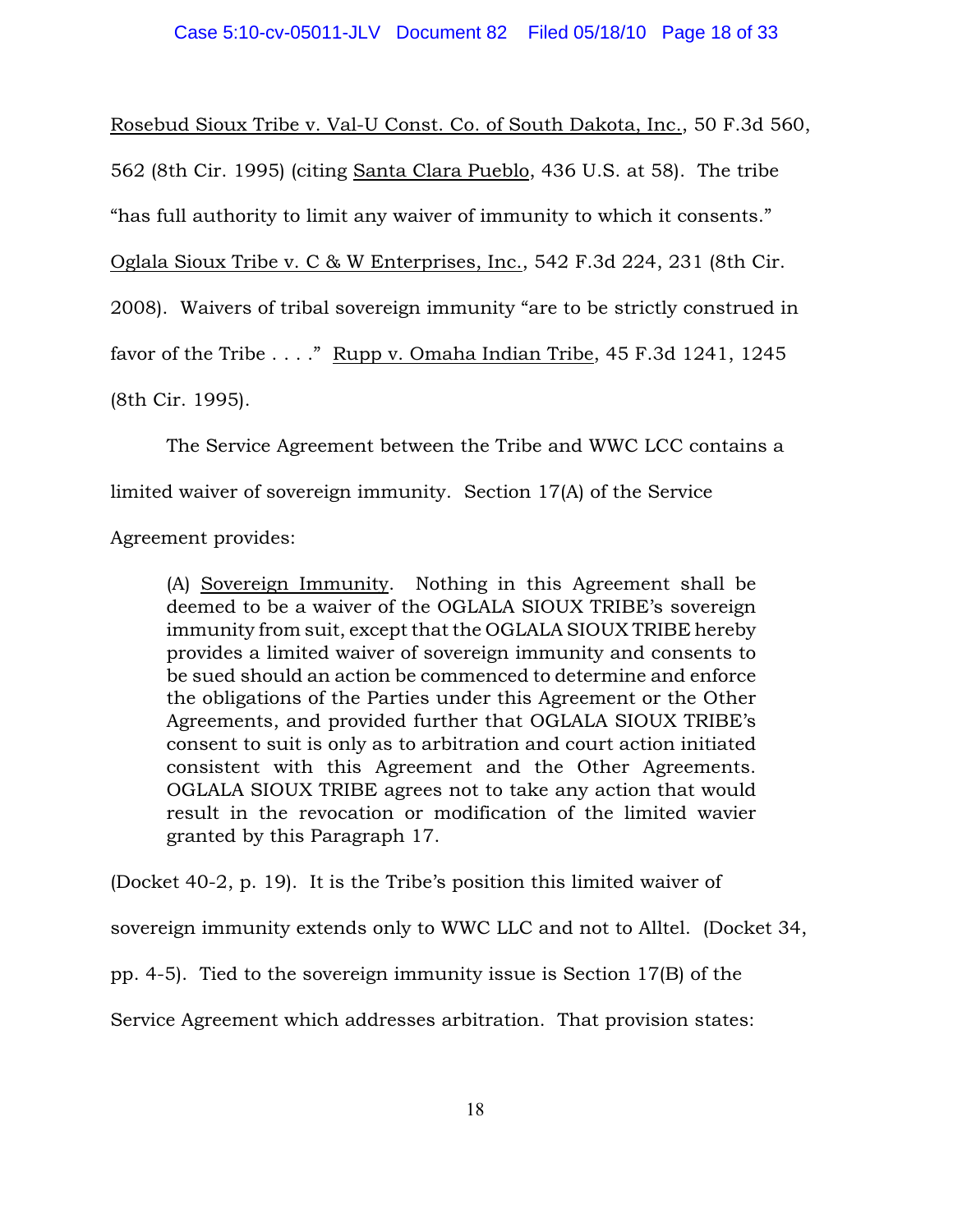The Parties agree that all disputes, claims and controversies between them, whether individual, joint, or class in nature, arising from this Agreement, the Other Agreements or otherwise in connection therewith, including, without limitation, contract disputes and tort claims, shall be resolved by binding arbitration pursuant to the Commercial Rules of the American Arbitration Association ("AAA"). . . .OGLALA SIOUX TRIBE further waives and agrees not to assert any doctrine requiring exhaustion of tribal court remedies prior to proceeding with arbitration . . . .

(Docket 40-2, pp. 19-20).

The court recognizes there are some limited circumstances in which a

nonsignatory party may enforce an arbitration provision.

A nonsignatory can enforce an arbitration clause against a signatory to the agreement in several circumstances. One is when the relationship between the signatory and nonsignatory . . . is sufficiently close that only by permitting the nonsignatory to invoke arbitration may evisceration of the underlying arbitration agreement between the signatories be avoided. Another is when the signatory to a written agreement containing an arbitration clause must rely on the terms of the written agreement in asserting [its] claims against the nonsignatory.

CD Partners, LLC v. Grizzle, 424 F.3d 795, 798 (8th Cir. 2005) (internal

quotations and citations omitted). The first situation "relies on agency and related principles to allow a nonsignatory to compel arbitration when, as a result of the nonsignatory's close relationship with a signatory, a failure to do so would eviscerate the arbitration agreement." PRM Energy Systems, Inc. v. Primenergy, LLC, 592 F.3d 830, 834 (8th Cir. 2010) (citing CD Partners, 424 F.3d at 798). The "second [situation] relies loosely on principles of equitable estoppel, broadly encompasses more than one test for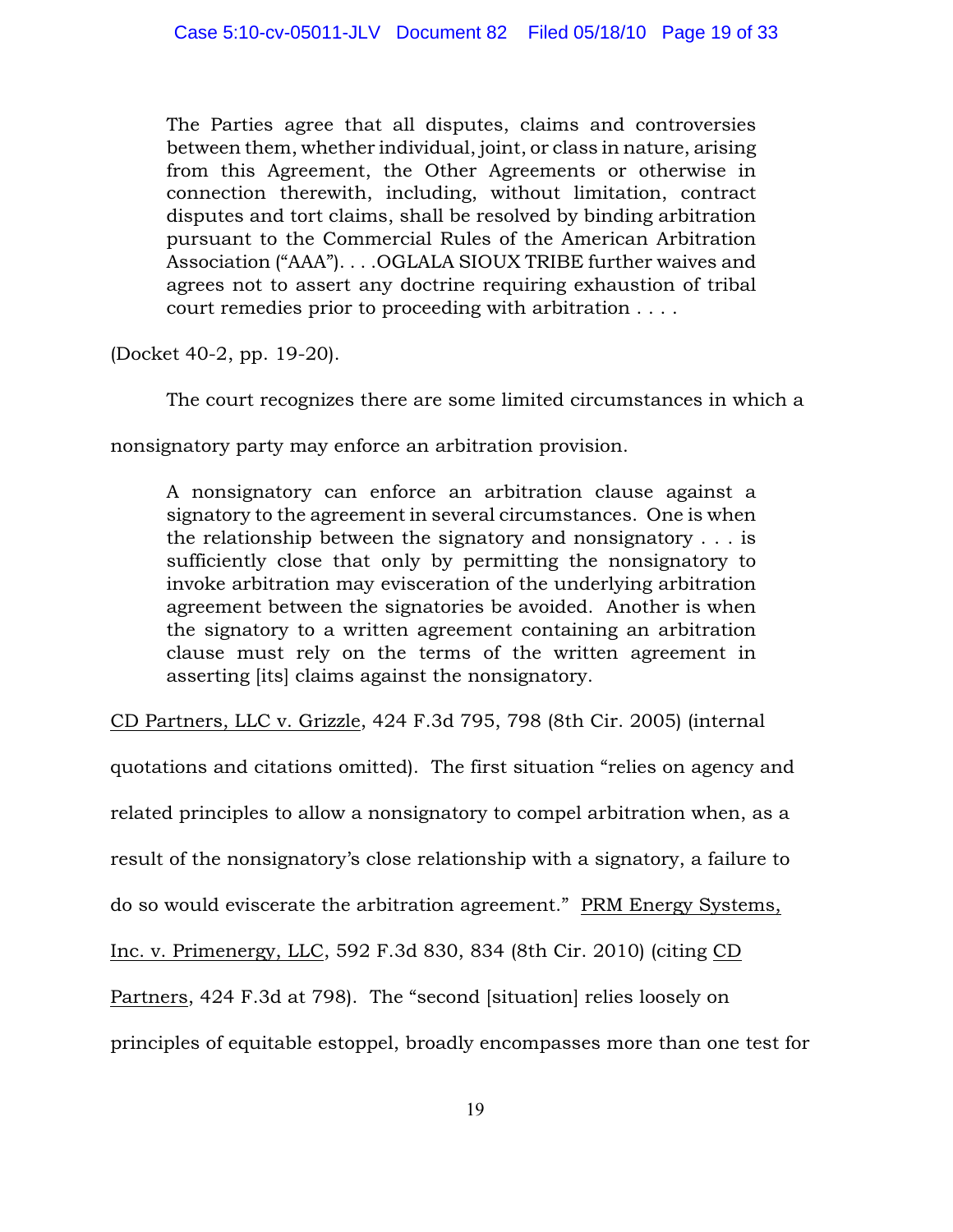its application, and has been termed 'alternative estoppel.' " Id. (citing CD Partners, 424 F.3d at 799). "Alternative estoppel typically relies, at least in part, on the claims being so intertwined with the agreement containing the arbitration clause that it would be unfair to allow the signatory to rely on the agreement in formulating its claims but to disavow availability of the arbitration clause of the same agreement." Id. at 835. "When each of a signatory's claims against a nonsignatory makes reference to or presumes the existence of the written agreement, the signatory's claims arise out of and relate directly to the written agreement, and arbitration is appropriate." CD Partners, 424 F.3d at 798 (internal quotations omitted).

On October 21, 2009, the Tribe filed the "Petition for Preliminary Injunction and Request for Hearing" against Alltel in Oglala Sioux Tribal Court, Civ. 09-0673. (Docket 40, ¶ 32). Through this petition, the Tribe asked the Tribal Court to enter an order "enjoining [Alltel] from selling the wireless spectrum, antenna towers, and associated electronics located on the Pine Ridge reservation . . . until such time as the issue [as] to Tribal approval of the assignment of the [Service Agreement] . . . is resolved." (Docket 40, ¶ 33) (internal citation omitted).

On March 1, 2010, the OST PUC filed in Tribal Court a Motion for Preliminary Injunction and for Hearing in a separate action, Civ. 10-0104, captioned Oglala Sioux Tribe v. Alltel Communications, LLC and Cellco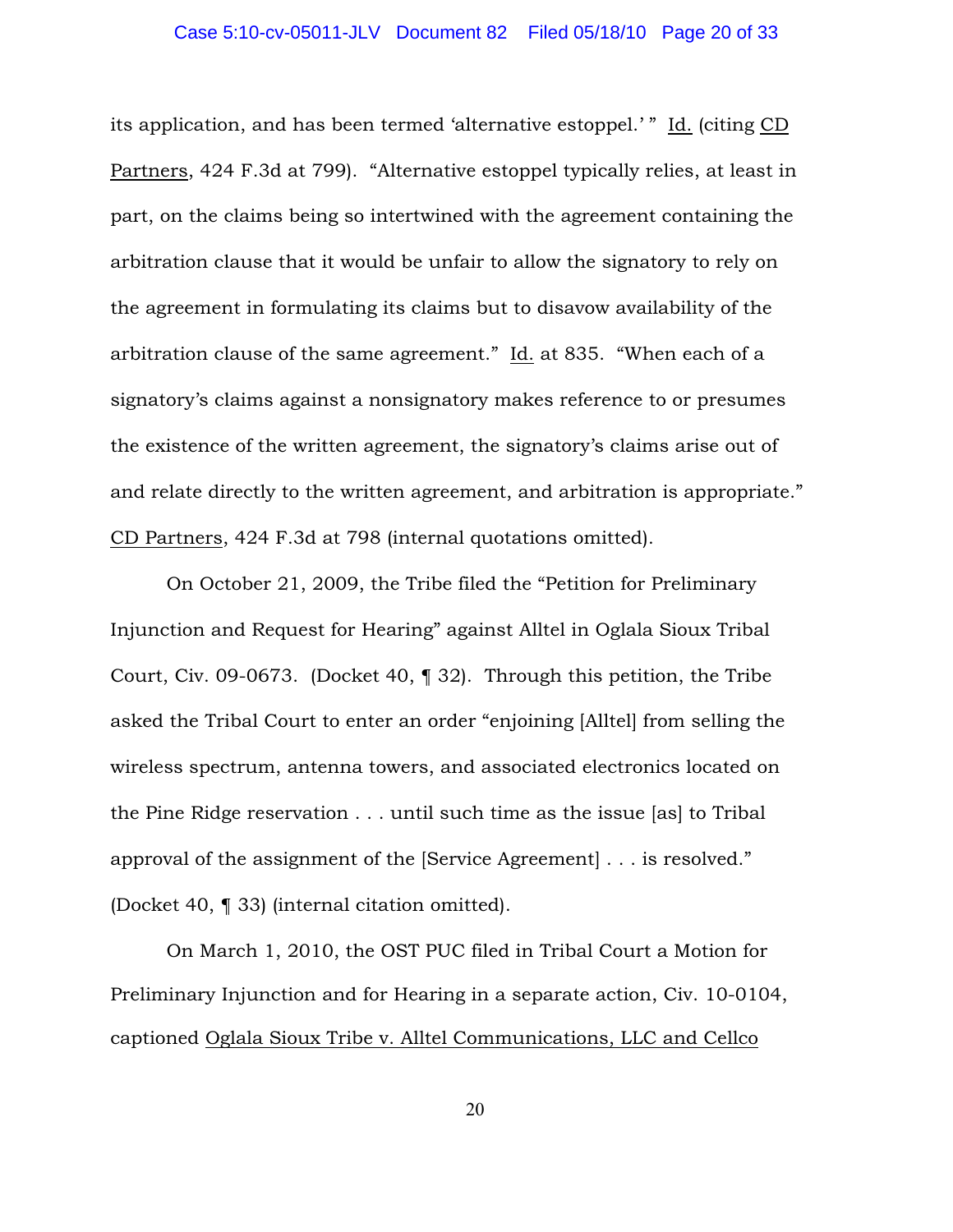Partnership dba Verizon Wireless. (Docket 40, ¶ 50). In that case, the OST PUC again asserted that Alltel was "attempting to transfer property on the Reservation used to provide essential telephone service to . . . (AT&T) without obtaining Tribal approval, as required by the [Service Agreement]." (Docket 40-11, p. 1). The remainder of the motion for preliminary injunction recited various sections of the Service Agreement as the basis for the right of the Tribe to seek injunctive relief in Tribal Court. (Docket 40-11).

Applying the CD Partners analysis to the facts asserted in plaintiff's amended complaint, the court finds, for purposes of resolving defendant's motion to dismiss only, Alltel qualifies under both scenarios by which a nonsignatory to an arbitration agreement may seek enforcement of the right to arbitration against a signatory. First, Alltel is closely related to WWC LLC, a signatory to the Service Agreement, such that not allowing Alltel to invoke the arbitration provision in its conflict with the Tribe will eviscerate the entirety of the Service Agreement and its arbitration requirements. Second, in both of its Tribal Court proceedings, the Tribe is relying on the terms of the Service Agreement, both as the basis for its jurisdictional claim that Alltel is engaged in commerce on the Reservation (therefore arguably subject to the jurisdiction of the Tribal Court) and also as a basis for the Tribe's claim that Alltel is seeking to transfer property subject to and in violation of the Service Agreement. The claims in Tribal Court are "so intertwined with the [Service Agreement] containing the arbitration clause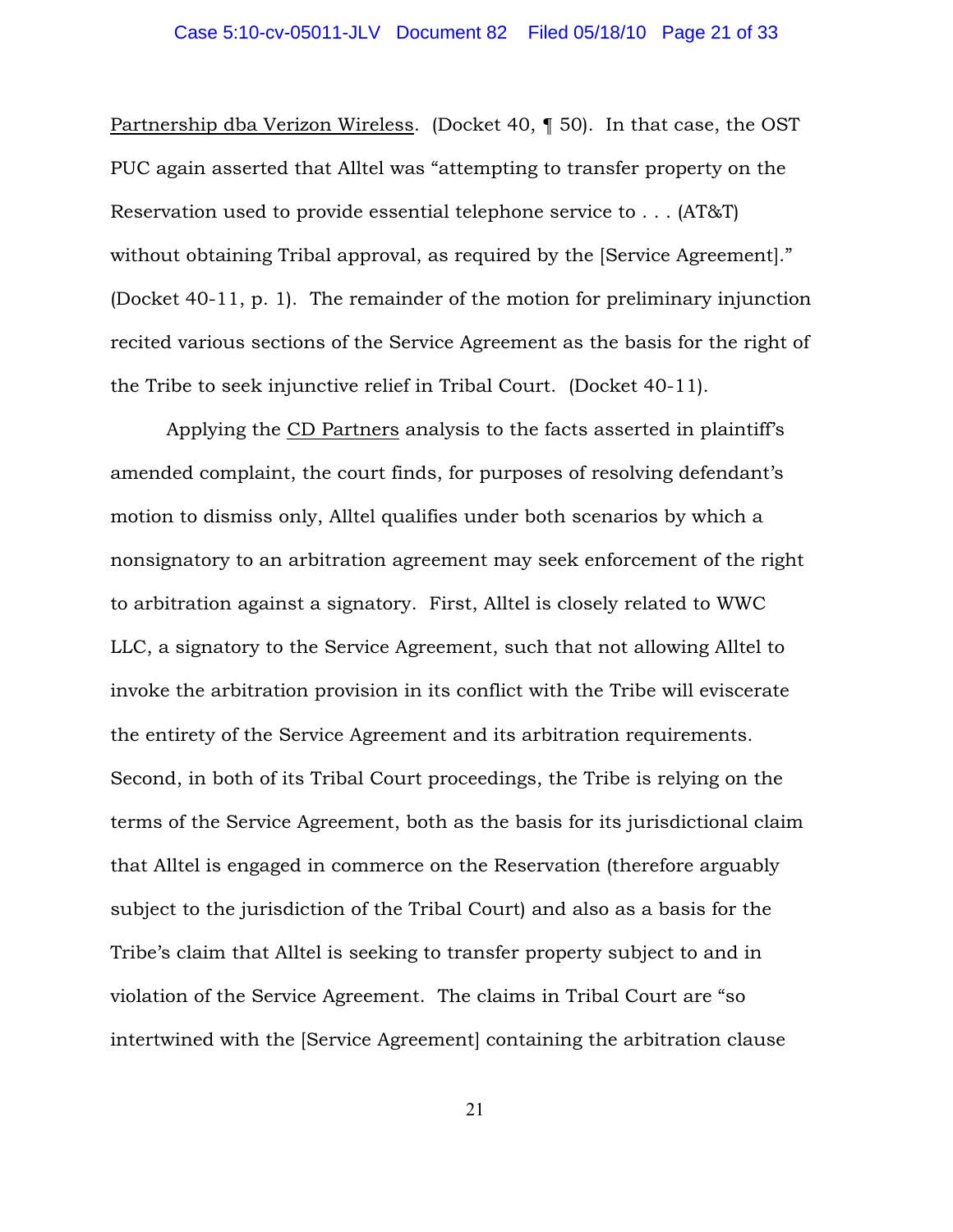### Case 5:10-cv-05011-JLV Document 82 Filed 05/18/10 Page 22 of 33

that it would be unfair to allow the [Tribe] to rely on the agreement in formulating its claims but to disavow availability of the arbitration clause of the same agreement." PRM Energy Systems, Inc. v. Primenergy, LLC, 592 F.3d at 835.

Because Alltel is entitled in federal court to assert the application of the arbitration paragraph of the Service Agreement, Alltel is likewise entitled to enforce the limited waiver of sovereign immunity which the Tribe granted under the Service Agreement. Alltel is therefore entitled to invoke this court's jurisdiction in accordance with 28 U.S.C. § 1331 and 9 U.S.C. § 4. $^{\circ}$ 

On the face of allegations in the amended complaint, if the court determines that Alltel may be entitled to judgment against the Tribe on any one or more of the counts of the amended complaint, defendant is not entitled to dismissal. For these reasons, the Tribe's motion to dismiss under both Rule  $12(b)(1)$  and  $(6)$  fails.

# TRIBAL COURT EXHAUSTION

At the time of the issuance of the order denying Alltel's request for a TRO (Docket 16), the court acknowledged plaintiff's complaint properly established federal jurisdiction pursuant to 28 U.S.C. § 1331 and proper

<sup>&</sup>lt;sup>9</sup>Under 9 U.S.C. § 4, "[a] party aggrieved by the alleged failure . . . or refusal of another to arbitrate under a written agreement for arbitration may petition any United States district court which, save for such agreement, would have jurisdiction under Title 28, in a civil action . . . for an order directing that such arbitration proceed in the manner provided for in such agreement.  $\ldots$ "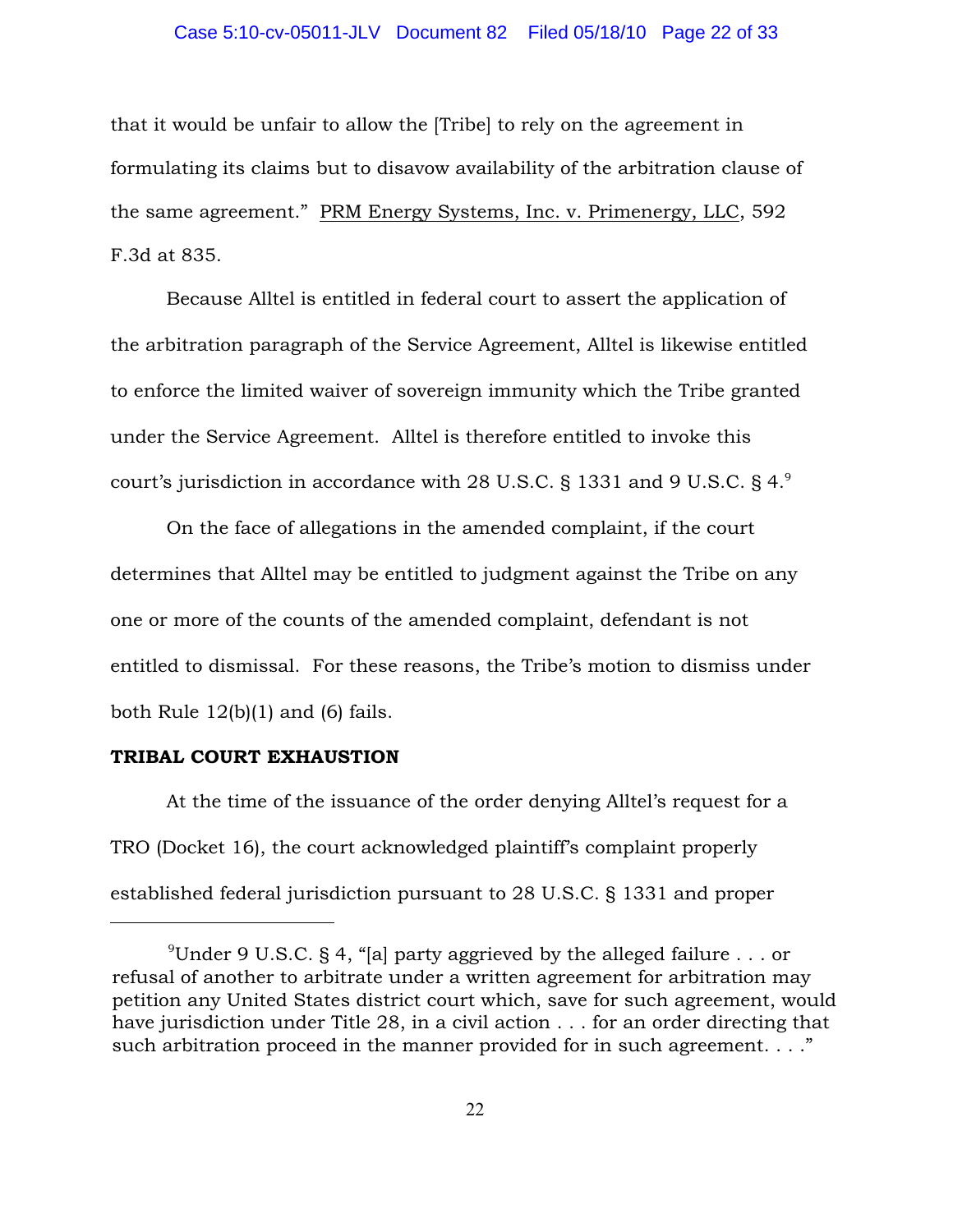venue based on 9 U.S.C. § 4 and 28 U.S.C. § 1391(a). This original ruling was and remains the decision of the court and is premised on Bruce H. Lien Co. v. Three Affiliated Tribes, 93 F.3d 1412 (8th Cir. 1996), and Gaming World International, Ltd., v. White Earth Band of Chippewa Indians, 317 F.3d 840 (8th Cir. 2003). Id.

In Lien, plaintiff was seeking an order to compel arbitration under its gaming management contract with the Three Affiliated Tribes. The contract in that litigation contained both a limited waiver of sovereign immunity provision and a binding arbitration provision similar to the provisions in the Service Agreement. See Lien, 93 F.3d 1415. The Three Affiliated Tribes filed a complaint in its tribal court seeking a declaratory judgment that the binding arbitration contract was null and void and further requesting a preliminary injunction enjoining the arbitration process. Id. at 1415-16. "Lien, by special appearance in Tribal Court, moved to dismiss the complaint for lack of jurisdiction and argued against the appropriateness of the injunction." Id.

While tribal court litigation was pending, Lien filed a complaint in federal court requesting a preliminary injunction to compel arbitration under the management contract and to enjoin the Three Affiliated Tribes and the Tribal Court Judge from interfering with the arbitration process. Id. at 1416. The federal district court denied Lien's request for an injunction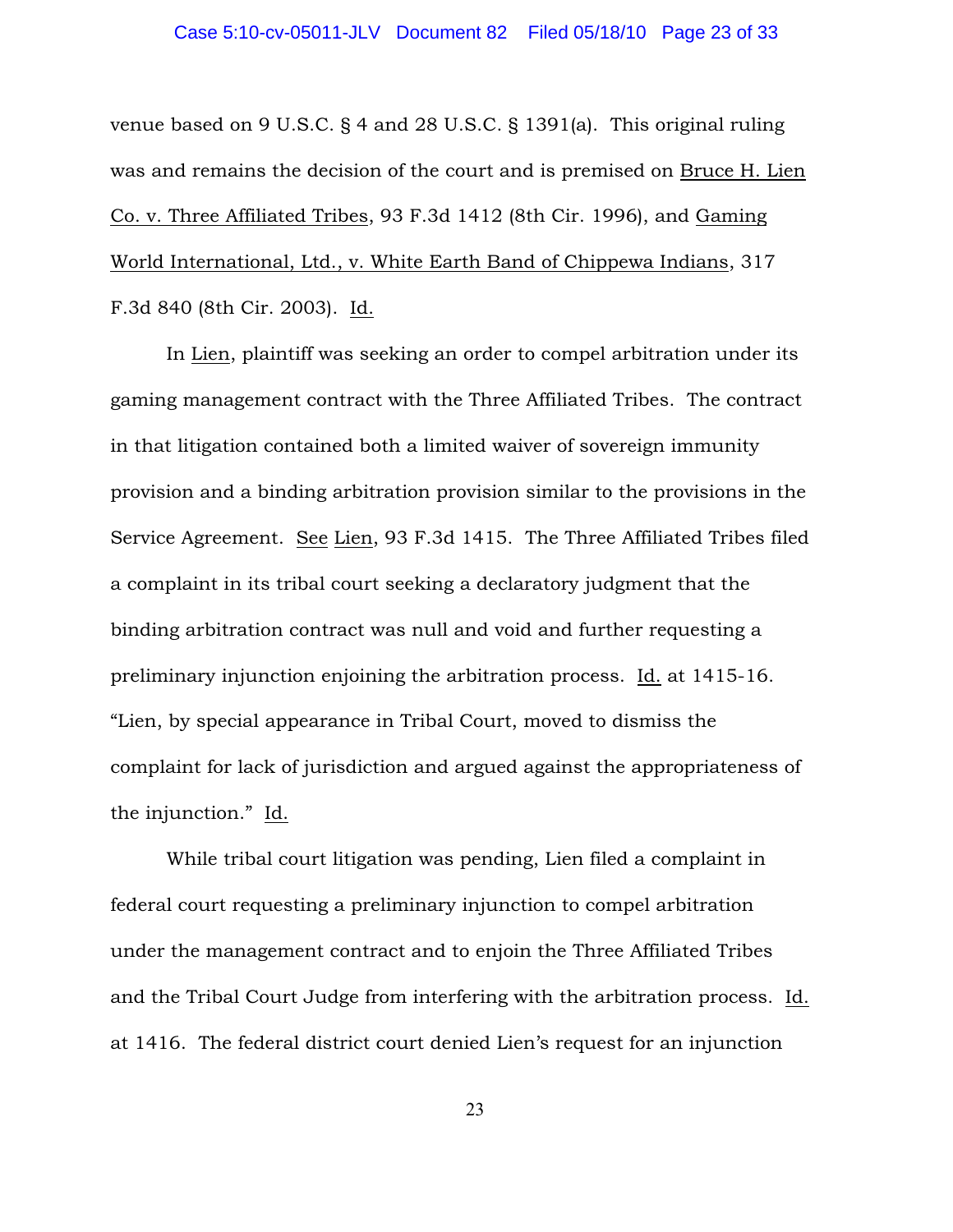### Case 5:10-cv-05011-JLV Document 82 Filed 05/18/10 Page 24 of 33

and dismissed its complaint on the belief that the National Indian Gaming Commission ("NIGC") had exclusive jurisdiction over the issues of compliance and validity of the management contract. Id. The district court also ruled it had federal question jurisdiction. Id. The tribal court's injunction may have been in excess of its own jurisdiction but would preserve the status quo until the NIGC ruled on the validity of the management contract. Id.

On appeal, as relevant to this instant case, the Lien court concluded the district court had federal question jurisdiction. Id. at 1421. However, the court ruled that the district court "should have stayed its proceedings pending a resolution in the first instance in the Tribal Court . . . ." Id. at 1419. The court reached that conclusion because the Three Affiliated Tribes were challenging the very validity of the management agreement in tribal court. Id. at 1421.

The court distinguished Lien from FGS Constructors v. Carlow, 64 F.3d 1230 (8th Cir. 1995), where exhaustion of tribal court remedies was not required. Id. In Carlow, the tribe was not challenging the validity of a contract, but rather the agreement at issue had a provision allowing for either federal court or tribal court litigation of any disputes. "By this forum selection clause, the Tribe agreed that disputes need not be litigated in tribal court. The district court . . . had no significant comity reason to defer this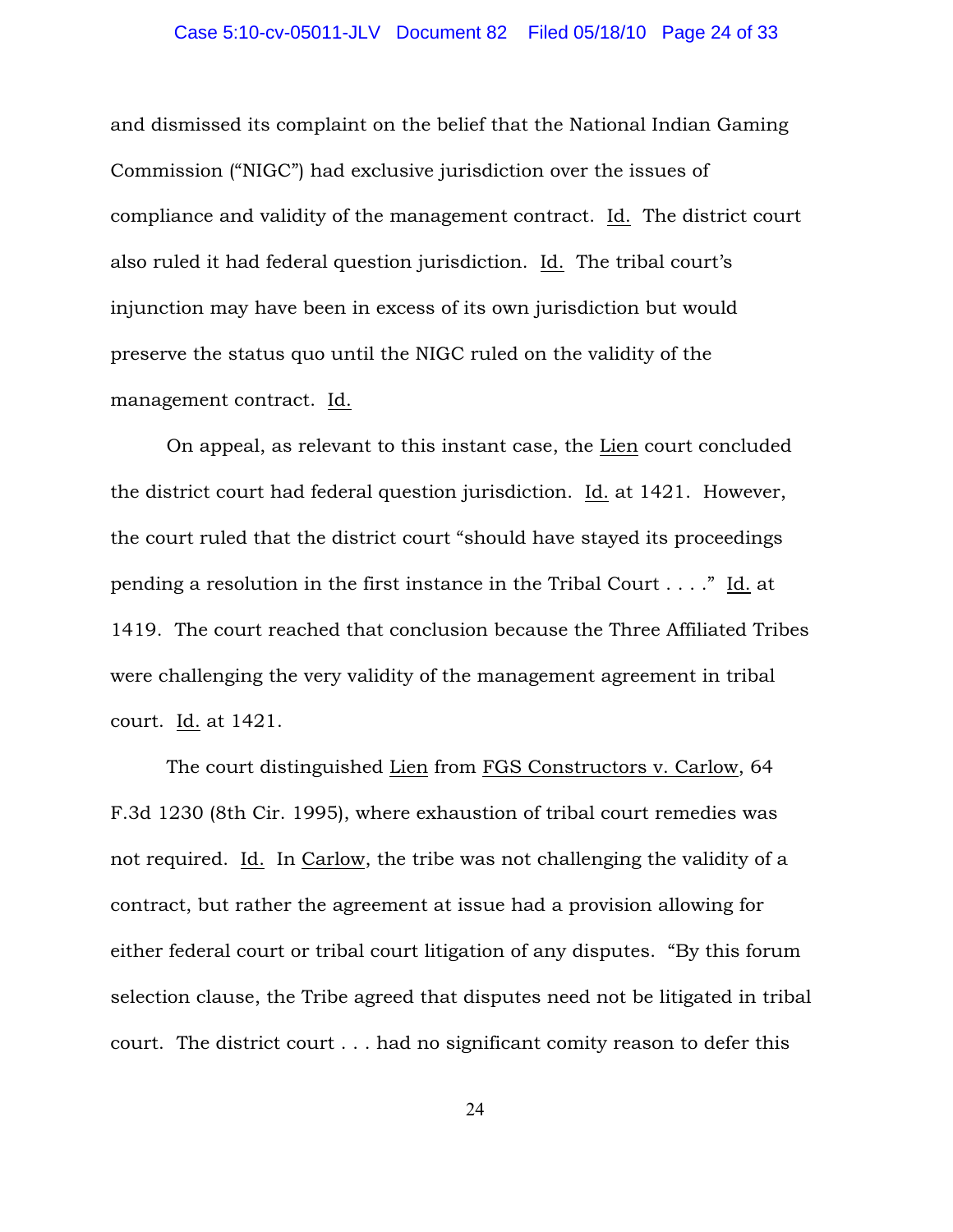. . . litigation first to the tribal court." Lien, 93 F.3d at 1421 (citing Carlow, 63 F.3d at 1233). Because the validity of the management contract had to be addressed first, the court in Lien determined the validity issue should be resolved in tribal court in the first instance. Id. at 1421.

In this case, the Tribe has not challenged the validity of the Service Agreement. Rather, in Tribal Court the Tribe is seeking to maintain the status quo "until such time as the issue of Tribal approval of the assignment of the [Service Agreement] . . . is resolved." (Docket 40-10 at p. 6).

The Tribe claims that granting Alltel a preliminary injunction will cause injury to its sovereign interests. (PIT, p. 103).

The tribe . . . will suffer irreparable harm to its sovereign interests in [not] having the tribal court determine its own jurisdiction and adjudicate the dispute pending before the tribal court. Tribal courts play a vital role in self-government and federal courts exercise [of] jurisdiction over matters related to reservation affairs can impair the authority of tribal courts . . . . Surely enjoining the tribal court impairs that authority even more.

Id. The court recognizes that the promotion of self-government and selfdetermination by the Tribe requires the court to give the Tribal Court "the first opportunity to evaluate the factual and legal bases for the challenge to its jurisdiction." Iowa Mutual Insurance Co. v. LaPlante, 480 U.S. 9, 16 (1987). See also National Farmers Union Ins. Co. v. Crow Tribe, 471 U.S. 845 (1985); Santa Clara Pueblo v. Martinez, 436 U.S. 49 (1978). But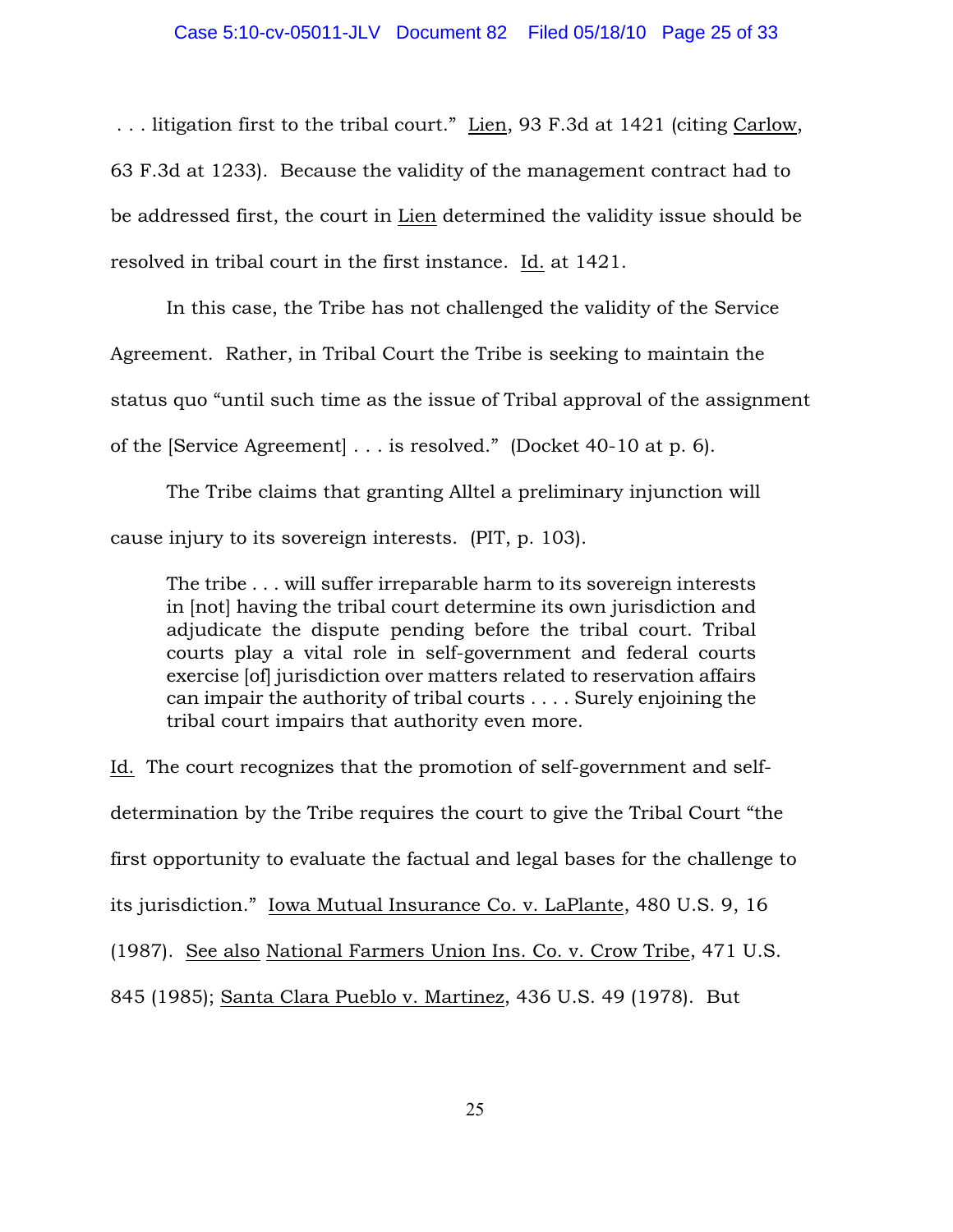"[e]xhaustion is required as a matter of comity, not as a jurisdictional prerequisite." LaPlante, 480 U.S. at 16 fn 8.

In certain situations, "preemptive federal statutes may serve to relieve a party from exhausting tribal court remedies." Lien, 93 F.3d at 1421 (citing N.S.P. v. Prairie Island, 991 F.2d 458, 463 (8th Cir. 1993). "Congress assigned to the Federal Communications Commission . . . exclusive authority to grant licenses [under the FCA]." Metro Broad., Inc. v. FCC, 497 U.S. 547, 553 (1990), *overruled on other grounds by* Adarand Constructors, Inc. v. Pena, 515 U.S. 200 (1995); Red Lion Broad. Co. v. FCC, 395 U.S. 367, 376-77 (1969) (the "Federal Radio Commission [predecessor of the FCC] was established to allocate frequencies among competing applicants in a manner responsive to the public convenience, interest, or necessity.") (internal quotation omitted).

The Federal Communications Act ("FCA"), 47 U.S.C. § 151 *et seq*., established the nationwide system for the regulation of the electromagnetic spectrum for radio transmissions. Congress delegated the authority, solely and exclusively, to the FCC to license the use of radio transmissions. 47 U.S.C. § 301. "The Tribe has no recourse to its own courts for vindication of its [Federal Communication Act] based claim and - like any other plaintiff could choose only between filing a complaint with the FCC or suing [Alltel] in federal district court." AT&T Corporation v. Coeur D'Alene Tribe, 295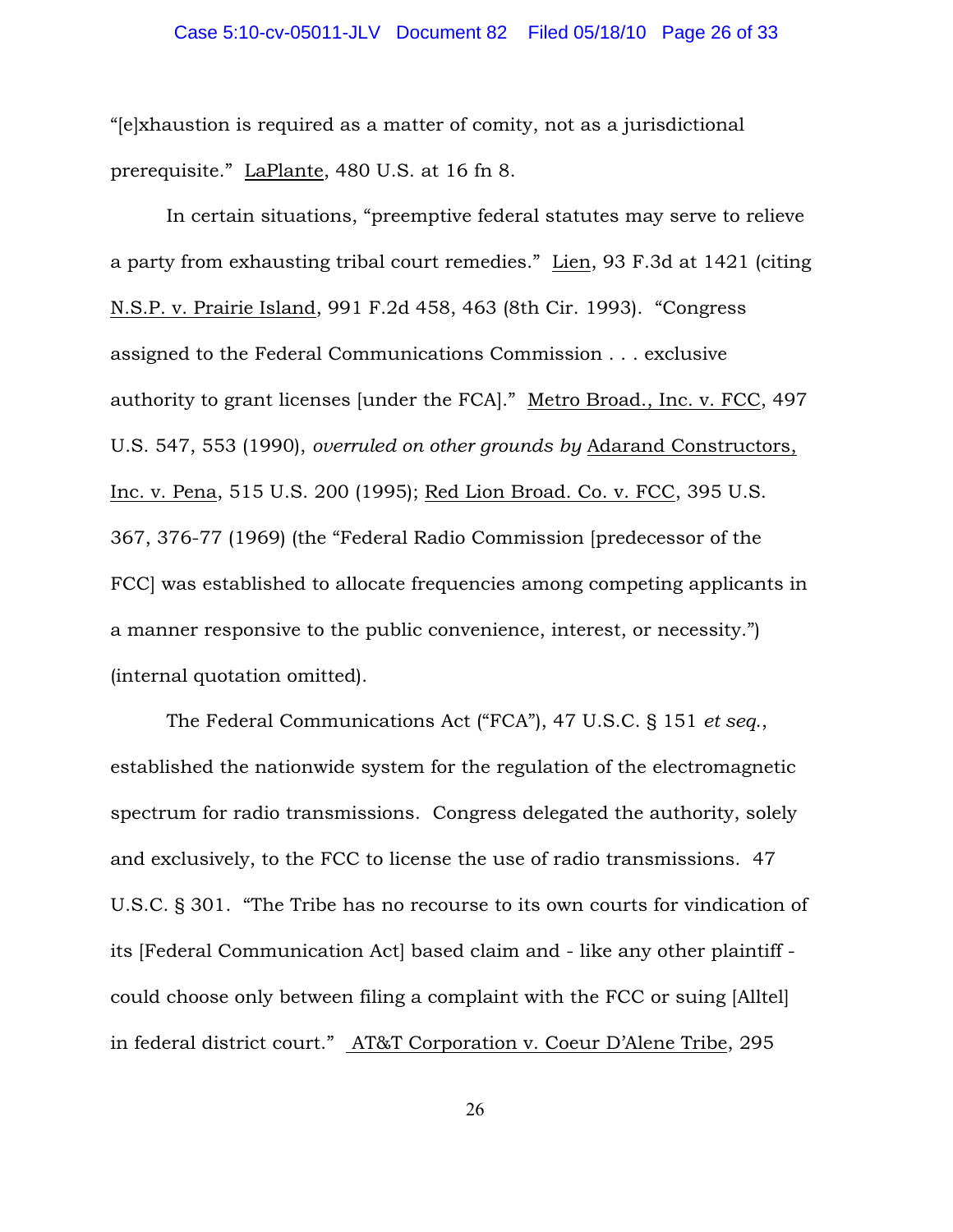F.3d 899, 905 (9th Cir. 2002). "By its express language, [the FCA] established concurrent jurisdiction in the FCC and federal district courts only, leaving no room for adjudication in any other forum–be it state, tribal or otherwise." Id.

The Federal Arbitration Act, 9 U.S.C. § 1 *et seq*., and particularly Section 4 of that Act, gives the federal district court authority to compel arbitration. See 9 U.S.C. § 4. Exhaustion of tribal remedies is not a prerequisite before Alltel can seek an order compelling the Tribe to arbitrate. Carlow, supra; Lien, supra.

Also of concern to the court is the mandate of the Consent Decree which requires that all of the divestiture assets, which would include cell towers, switches, communication equipment and licenses, be sold by Verizon to one purchaser.<sup>10</sup> This court must respect the Tribal Court, and the right of that court to issue decisions within the scope of its authority. This court must also recognize and give judicial comity to the action and decision of the federal district court for the District of Columbia as expressed in the Consent Decree. Judicial comity is defined as "[t]he respect a court of one state or jurisdiction shows to another state or jurisdiction in giving effect to the other's laws and judicial decisions." BLACK'S LAW DICTIONARY 262 (7th ed. 1999). "A final judgment . . . if rendered by a court

 $10$ See footnote 3, supra.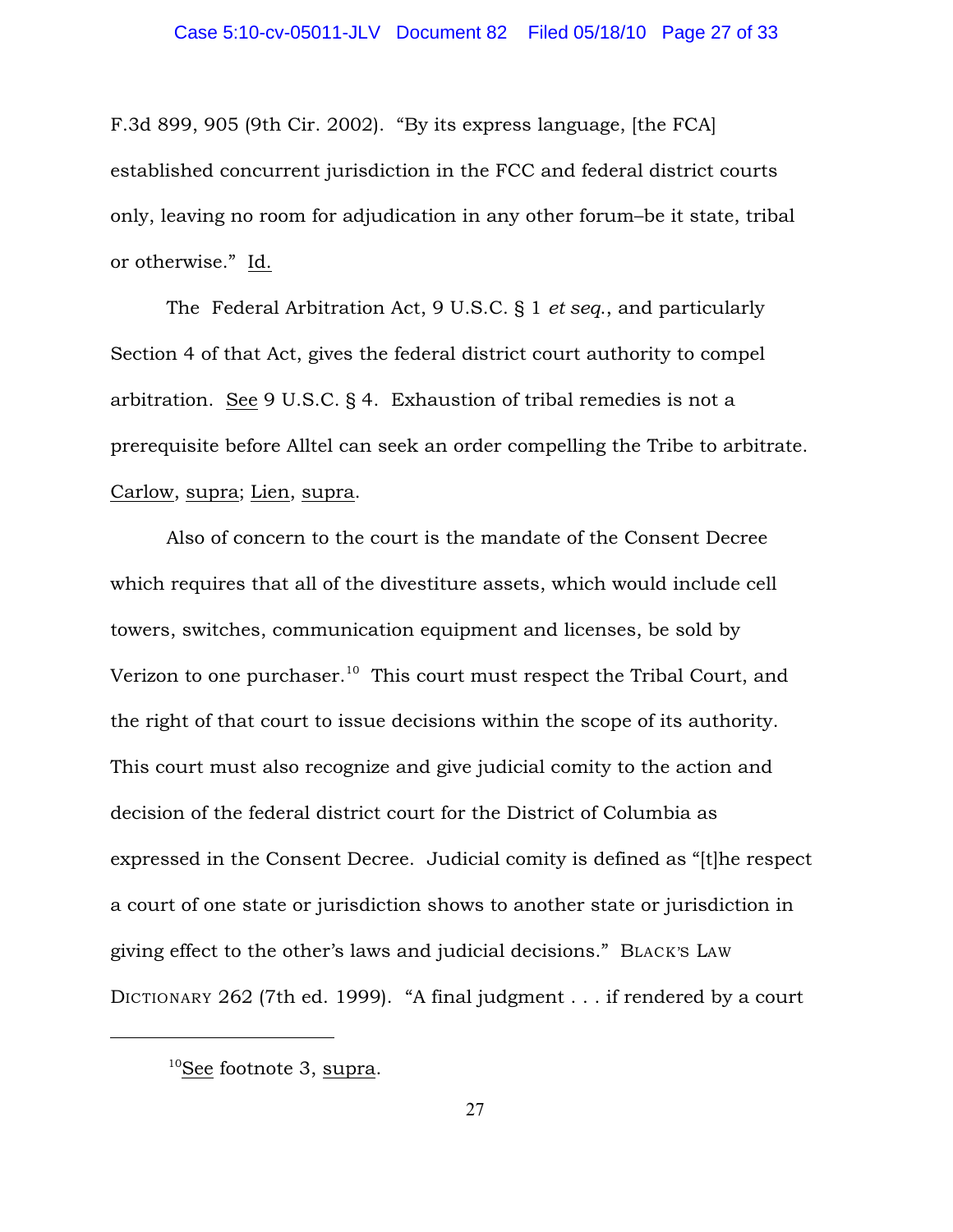### Case 5:10-cv-05011-JLV Document 82 Filed 05/18/10 Page 28 of 33

of adjudicatory authority over the subject matter and the persons governed by the judgment, qualifies for recognition throughout the land." Baker by Thomas v. General Motors Corporation, 522 U.S. 222, 223 (1998).

Finally, the Tribe's concession in Section 17(B) of the Service Agreement that "it waives and agrees not to assert any doctrine requiring exhaustion of tribal court remedies prior to proceeding with arbitration" also weighs heavily in this court's consideration. When Alltel seeks to compel the Tribe into arbitration through this federal court action, the Tribe asserts failure to exhaust tribal court remedies as one of its defenses. Authority to mandate arbitration is and remains a decision solely within the jurisdiction of the federal district court in this instance. See Vaden v. Discover Bank, \_\_\_ U.S. \_\_\_, 129 S. Ct. 1262 (2009). The "underlying substantive controversy" is properly a federal question and places jurisdiction under 9 U.S.C. § 4 in the federal district court. Id. at S. Ct. 1273.

Chief Judge Lee asserted the Tribal Court has "ancillary jurisdiction over tribal interests that are subject exclusively to Tribal jurisdiction." (Docket 80-1 at p. 3). "[I]t bears repeating that under the exhaustion doctrine, the tribal courts themselves are given the first opportunity to address their jurisdiction . . . ." Lien, 93 F.3d at 1421 (citing National Farmers Union, 471 U.S. at 857). The Tribal Court is entitled to continue to address and resolve those "tribal interests that are subject exclusively to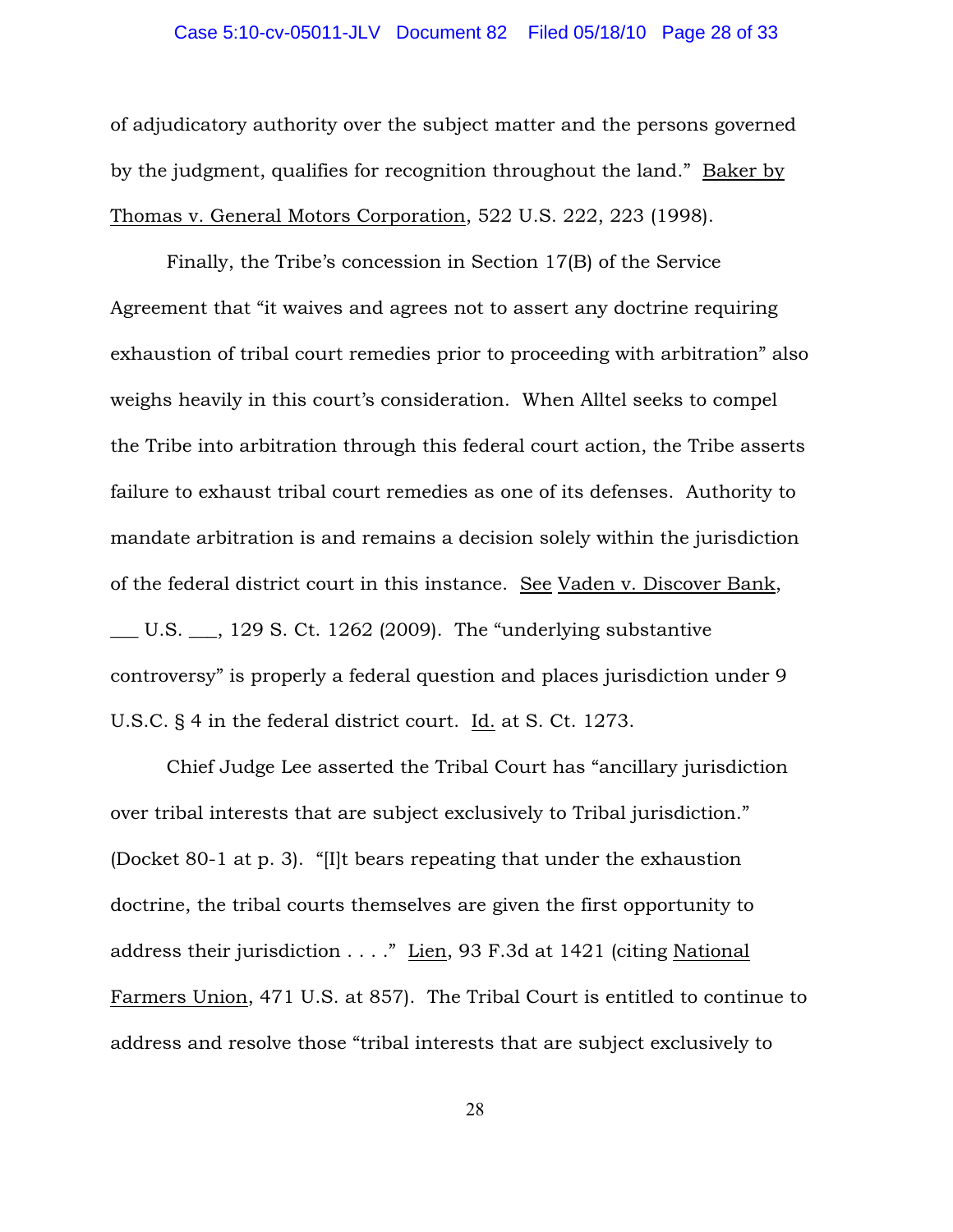Tribal jurisdiction." (Docket 80-1 at p. 2). This deference would include exhaustion of any appeal rights which the parties may have in the Oglala Sioux Tribe Supreme Court. "As a jurisdictional inquiry, appeal of this issue may [ultimately] be had in the federal district court." Lien, 93 F.3d at 1421. Because the Tribal Court has expressed its intent to assume limited jurisdiction over specific issues, this federal court will not interfere with that process.

# PLAINTIFF'S MOTION FOR PRELIMINARY INJUNCTION RESTRAINING TRIBAL COURT LITIGATION

Because the court is recognizing comity so that the Tribe may pursue its "limited issues" in Tribal Court under the authority of Lien, the court must deny Alltel's request for a preliminary injunction.

### ARBITRATION

In Count II of its amended complaint (Docket 40), Alltel asked the court to order the Tribe into arbitration under Section 4 of the Federal Arbitration Act. 9 U.S.C. § 4. The Service Agreement establishes certain boundaries for the conduct of the parties in the event a dispute arises during the the operation of the agreement. Section 17(B) of the Service Agreement establishes arbitration as the exclusive forum for dispute resolution. Arbitration is a bargained-for and negotiated forum for the resolution of disputes with the Tribe.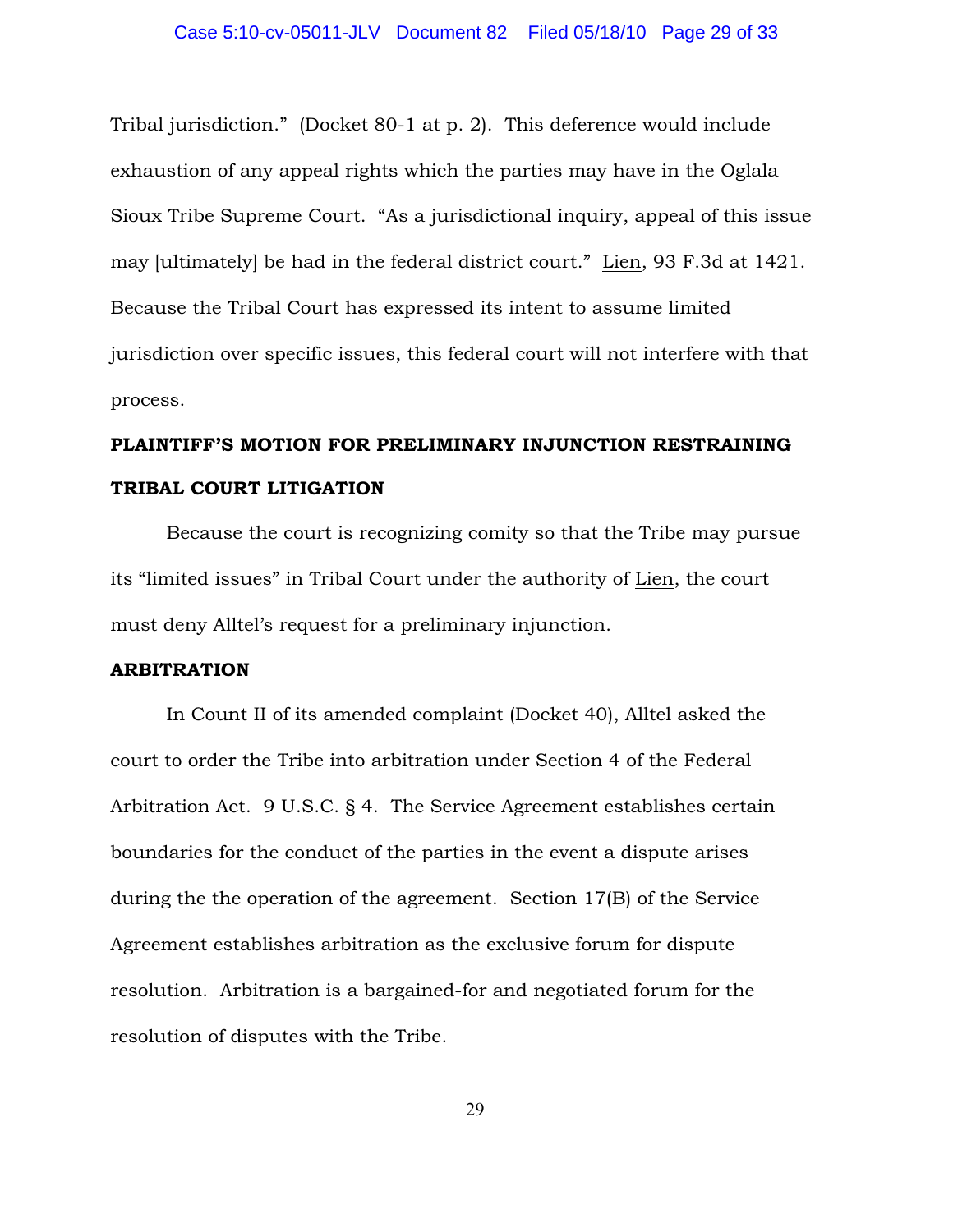During oral argument at the May 7, 2010, preliminary injunction hearing, counsel for the Tribe stated, "the tribe is not objecting to ultimately to take the matter to arbitration. The tribe is just trying to maintain its status quo until one of the parties initiates the arbitration process, which based on everything we have heard today has not occurred." (PIT, p. 93). "A statement by a party's attorney can be admissible as an admission by a party opponent if it is relevant." Structural Polymer Group, Ltd. v. Zoltek Corp., 543 F.3d 987, 996 (8th Cir. 2008). Counsel's "statements are admissions by a party opponent and are clearly admissible pursuant to [Fed. R. Evid.] 801(d)(2)(D)." Harris v. Steelweld Equipment Company, Inc., 869 F.2d 396, 403 (8th Cir. 1989). This statement by counsel is an admission by the Tribe such that if there is any doubt concerning the mandate of arbitration, as dictated by Section 17(B) of the Service Agreement, that doubt should be resolved in favor of arbitration. Moses H. Cone Memorial Hospital v. Mercury Construction Corp., 460 U.S. 1, 24-25 (1983) (the Federal Arbitration Act, 9 U.S.C. § 1 *et seq*., "establishes that, as a matter of federal law, any doubts concerning the scope of arbitrable issues should be resolved in favor of arbitration . . . .").

The Tribe executed the Service Agreement and agreed to use arbitration as the exclusive forum for resolution of any dispute which may arise during the life of the contract. The court recognizes the obligations of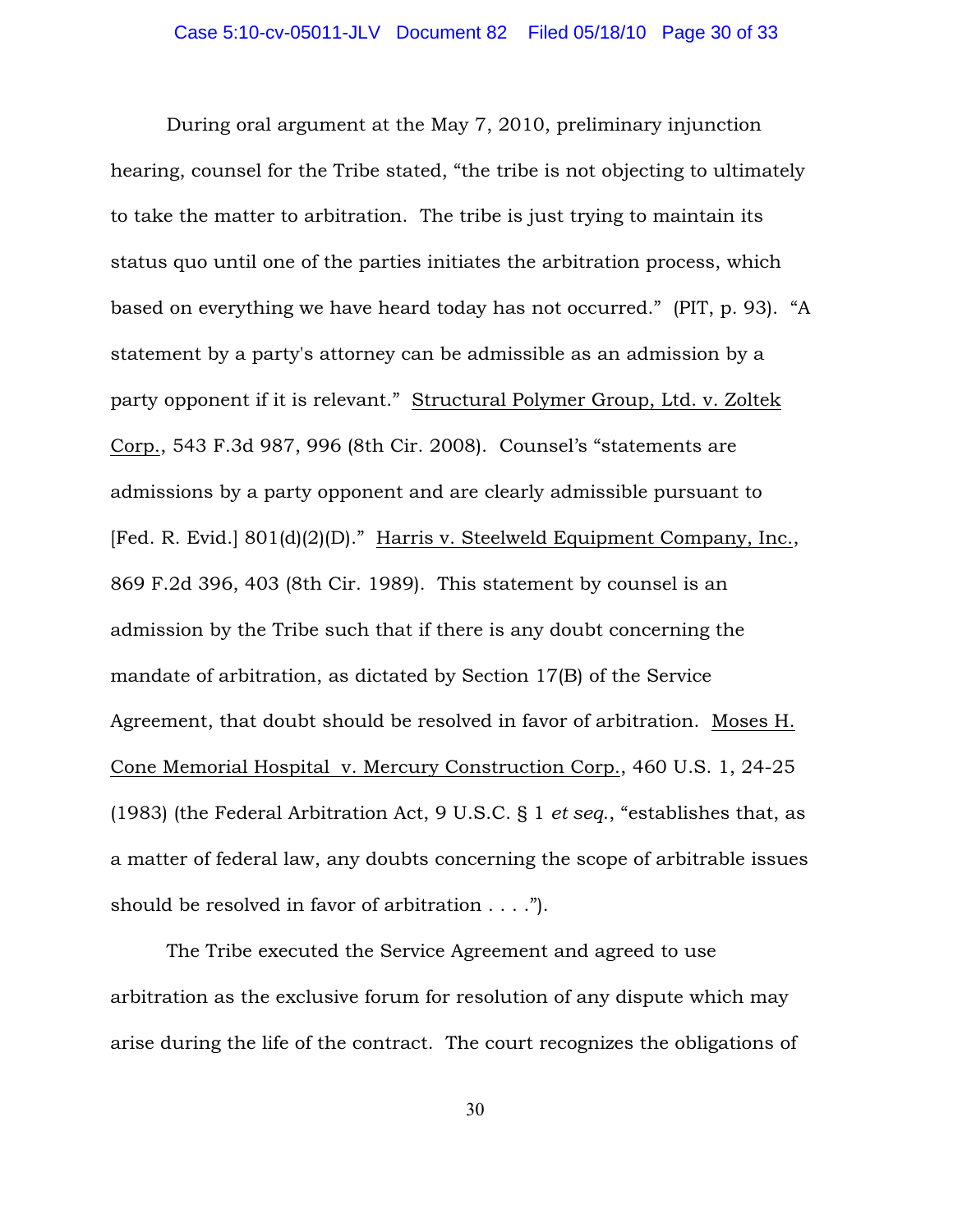### Case 5:10-cv-05011-JLV Document 82 Filed 05/18/10 Page 31 of 33

parties to settle their disagreements through the arbitration process if that is the forum they chose at the time of execution of their contract. PRM Energy Systems, Inc. v. Primenergy, LLC, 592 F.3d 830 (8th Cir. 2010); CD Partners, LLC v. Grizzle, 424 F.3d 795 (8th Cir. 2005). "[F]ederal policy favors arbitration." Fleet Tire Serv. of N. Little Rock v. Oliver Rubber Co., 118 F.3d 619, 621 (8th Cir. 1997) (citing Moses H. Cone Memorial Hospital, 460 U.S. at 24-25).

The Tribe is not a newcomer to litigation relating to its obligation to honor arbitration clauses in contracts. "In deciding [C & L Enterprises, Inc. v. Citizen Band Potawatomi Indian Tribe, 532 U.S. 411, 418(2001)], the Supreme Court favorably cited multiple lower court cases finding tribes subject to state court suits premised on arbitration agreements alone."<sup>11</sup> Oglala Sioux Tribe v. C & W Enterprises, Inc., 542 F.3d 224, 233 (8th Cir. 2008).

Whether the Tribe's withholding of consent to the anticipated transfer of the Service Agreement to AT&T is reasonable or unreasonable is a question to be resolved in arbitration. The Tribe's claim that it is entitled to purchase the assets, equipment and hardware of WWC LLC on the Pine

 $11$ Among those cases cited in C & W Enterprises were: Rosebud Sioux Tribe v. Val-U Constr. Co., 50 F.3d 560, 562 (8th Cir.1995); Sokaogon Gaming Enterprise Corp. v. Tushie-Montgomery Associates, Inc., 86 F.3d 656, 661 (7th Cir. 1996); Native Village of Eyak v. GC Contractors, 658 P.2d 756, 760 (Alaska 1983); Val/Del, Inc. v. Superior Court, 703 P.2d 502 (1985).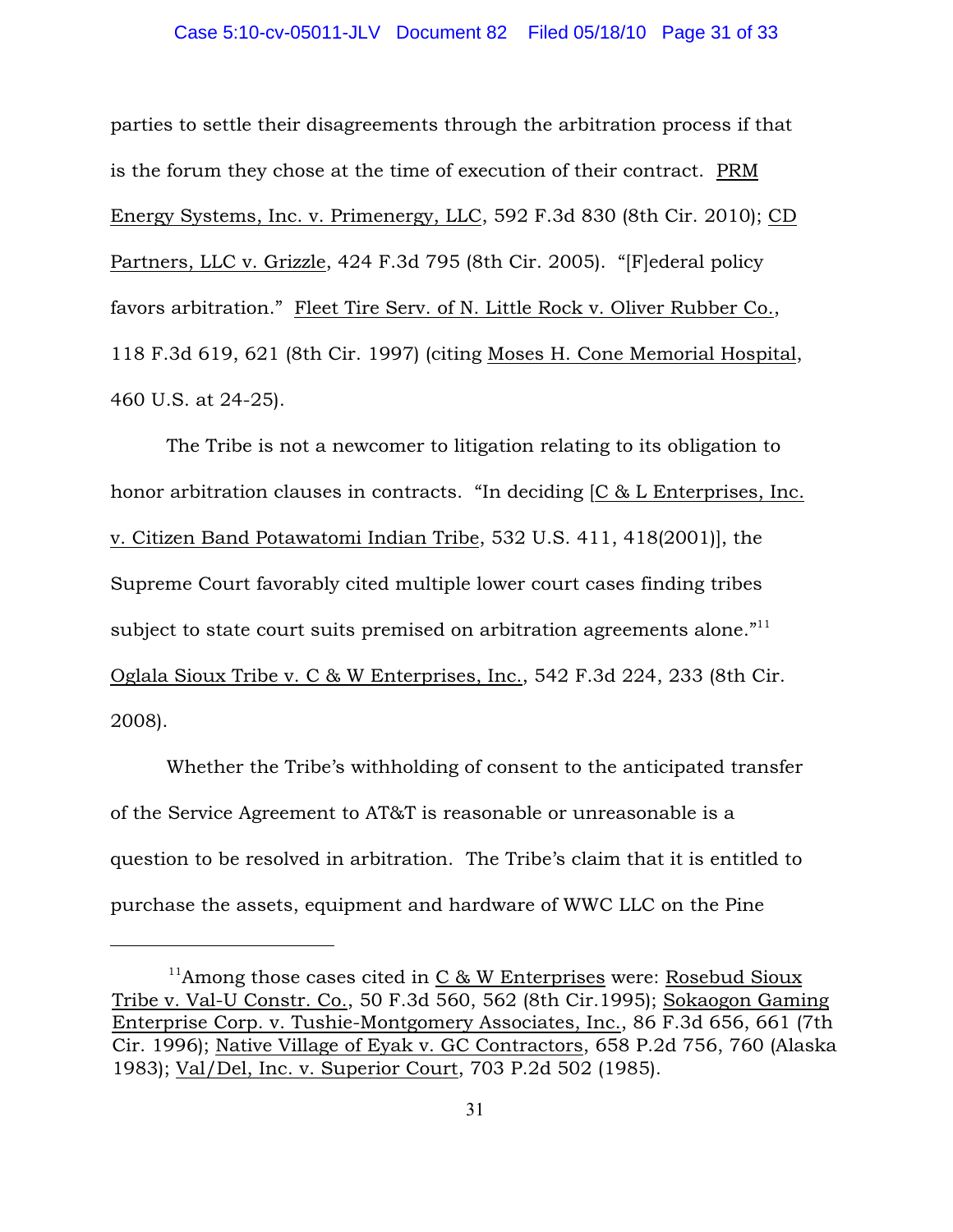Ridge Indian Reservation is likewise an issue which must ultimately be resolved in arbitration.

The court finds that both parties acknowledge their obligation to arbitrate their differences under Section 17(B) of the Service Agreement. The court, therefore, has the authority to compel the parties to participate in arbitration as dictated by the Service Agreement.

### AT&T'S MOTION TO INTERVENE

AT&T has filed a motion to intervene (Docket 69) as a matter of right under Fed. R. Civ. P. 24(a)(2) or, in the alternative, permissively under Rule 24(b). Under Rule 24(a)(2), a motion to intervene must be granted if the party satisfies a three-part test:

1) the party must have a recognized interest in the subject matter of the litigation; 2) that interest must be one that might be impaired by the disposition of the litigation; and 3) the interest must not be adequately protected by the existing parties.

United States v. Union Electric Co., 64 F.3d 1152, 1160 (8th Cir. 1995) (internal citations omitted). While the court may agree AT&T satisfies the first part of this test, the court concludes, based on the rulings hereinabove, the interests of AT&T will not be impaired by the court's disposition of the litigation among the present parties. Under this court's rulings, the interests of AT&T will be adequately protected. Therefore, the court denies the motion to intervene (Docket 69) as moot.